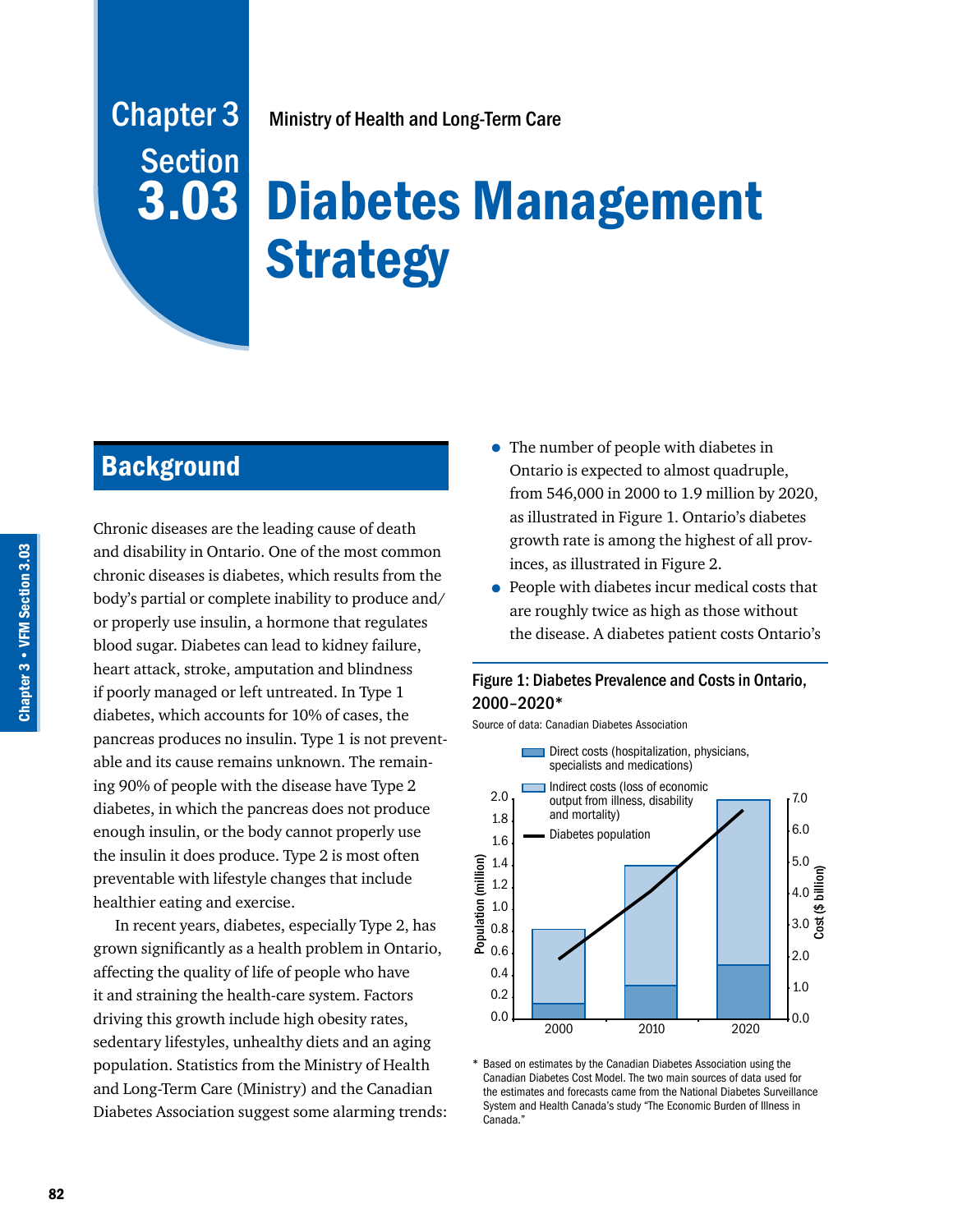#### Figure 2: Percentage Growth in Diabetes Prevalence, 2000–2020\* (%)

Source of data: Canadian Diabetes Association



\* Based on estimates by the Canadian Diabetes Association using the Canadian Diabetes Cost Model. The two main sources of data used for the estimates and forecasts came from the National Diabetes Surveillance System and Health Canada's study "The Economic Burden of Illness in Canada."

> health-care system more than \$3,000 a year, but this can rise to more than \$5,000 if the patient experiences complications. Diabetes complications account for 69% of limb amputations, 53% of kidney dialysis and transplants, 39% of heart attacks and 35% of strokes.

In 2008, the Ministry announced a new fouryear, \$741-million plan, called the Ontario Diabetes Strategy (Strategy), to expand services and improve the health of Ontarians with diabetes. The Ministry said that the Strategy's goals included raising awareness of diabetes risk factors through prevention programs, creating more Diabetes Education Teams to help patients better manage the disease, and developing an online Diabetes Registry to track individual patients and the overall prevalence of the disease across Ontario. The Ministry has identified the Diabetes Registry as a "top clinical priority for eHealth Ontario," which has been working in partnership with a private-sector vendor to develop and implement it.

According to the Canadian Diabetes Association, Ontario is one of five provinces with a formal diabetes strategy (the others are Alberta, Saskatch-

ewan, Manitoba and Nova Scotia). In the four years up to the 2011/12 fiscal year, the Ministry allocated about \$648 million of the Strategy's original funding announcement of \$741 million to various initiatives, as illustrated in Figure 3. The Strategy was subsequently extended for another four years with a new funding approval of \$152 million, which is in addition to funding for diabetes services delivered through other program areas of the Ministry.

## Audit Objective and Scope

Our audit objective was to assess whether the Ministry of Health and Long-Term Care (Ministry) had adequate systems, policies and procedures in place to:

• monitor and assess whether service providers are meeting the needs of people with diabetes

#### Figure 3: Allocation of Ontario Diabetes Strategy Funding by Key Initiatives, 2008/09–2011/12 (\$ million)

Source of data: Ministry of Health and Long-Term Care

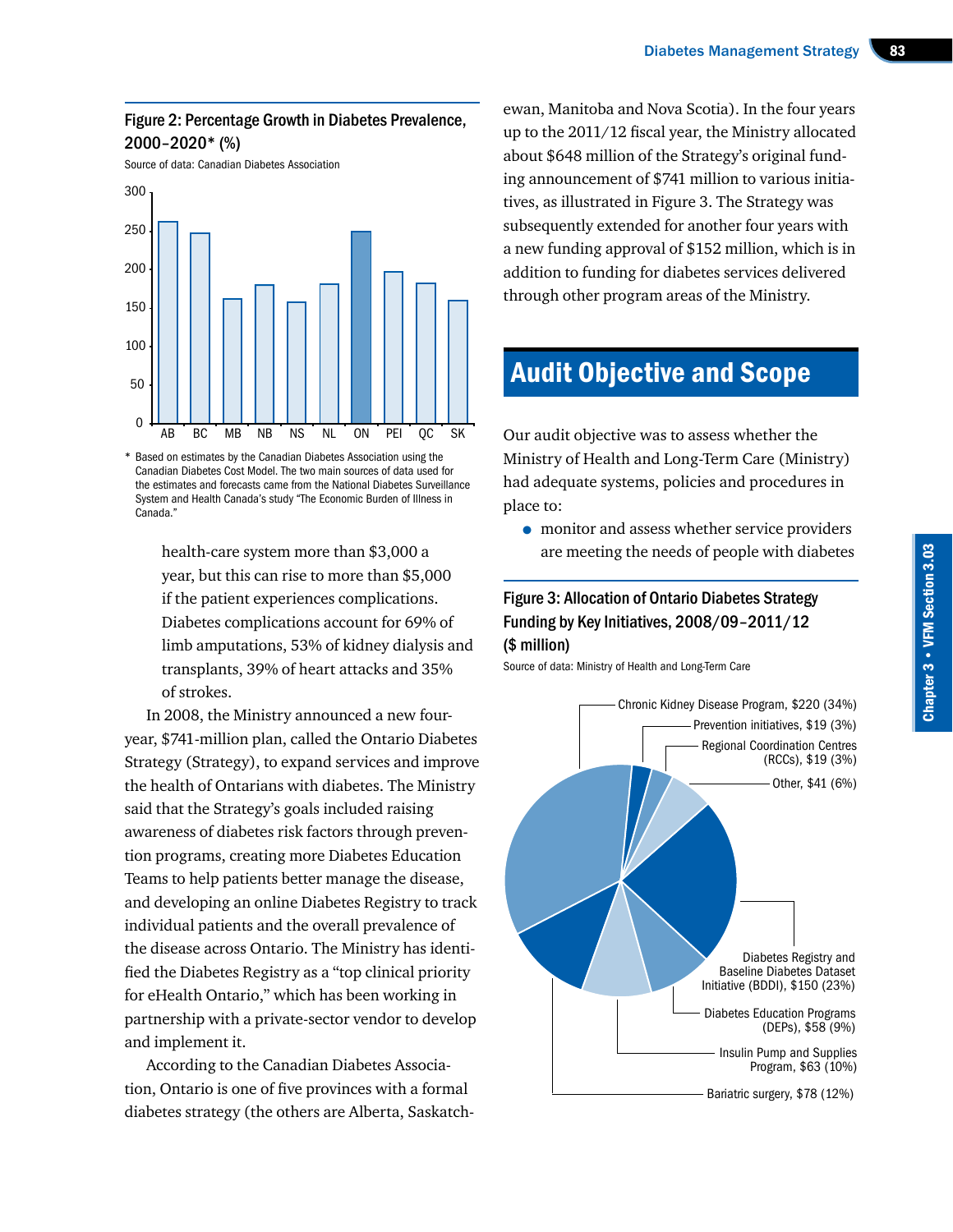by providing them with timely access to appropriate and quality care;

- ensure funding and resources provided for the Ontario Diabetes Strategy (Strategy) are used cost-effectively; and
- measure and report periodically on the results and the effectiveness of the Strategy.

In conducting our audit, we reviewed relevant policies and files, analyzed data, interviewed appropriate ministry staff and reviewed relevant studies from Ontario and other jurisdictions. We also interviewed staff and reviewed documents related to the Diabetes Registry at eHealth Ontario and Infrastructure Ontario. As well, we conducted surveys of about 10,500 physicians with assistance from the Ontario College of Family Physicians (580 responded) and of all 152 Diabetes Education Programs (DEPs), with the assistance of an external survey company (103 DEPs responded). In addition, we contacted and visited stakeholders and diabetes-care providers across the province, including six DEPs, five bariatric surgical sites, four Regional Coordination Centres, and the Canadian Diabetes Association. We also engaged an independent consultant with expert knowledge in the study of diabetes on an advisory basis.

Our audit did not cover any initiatives under the Strategy that had just started, had recently changed, and/or had been audited by our Office in recent years. These include the Centres for Complex Diabetes Care (providing people with complex diabetes a single point of access to specialized care), the Chronic Kidney Disease Program (providing dialysis services to diabetes patients who have kidney failure, a common diabetes complication), and the Insulin Pumps and Supplies Program (providing funding assistance to people with Type 1 diabetes). As well, we did not rely on the Ministry's internal audit service to reduce the extent of our audit work because it had not recently conducted any audit work on diabetes initiatives in Ontario.

### **Summary**

The number of people with diabetes in Ontario has more than doubled from 546,000 in 2000 to 1.2 million in 2010, and that number is projected to grow to 1.9 million by 2020—about one in every eight Ontarians. People with diabetes use the health-care system at about twice the rate of the general population, and the cost of diabetes to Ontario's health-care system is estimated to grow from \$4.9 billion in 2010 to \$7 billion by 2020. The Ministry recognized the long-term implications of this and in 2008 established a four-year \$741 million Ontario Diabetes Strategy (Strategy). Although it is still too early to gauge the Strategy's mid- and long-term impact, in the short term the results have been mixed.

On the one hand, there undoubtedly has been an improvement in the availability of diabetes care, giving people more options and knowledge to enable them to manage the impact of diabetes. On the other hand, most of the diabetes service providers that were set up with Strategy funding are under-utilized, and many of those who responded to our surveys felt that more of their funding should be directed toward preventive services.

According to the Diabetes Expert Panel established by the Ministry in 2006, "keeping people well and preventing disease is the most cost-effective, affordable and sustainable strategy for coping with chronic disease." We noted, however, that 97% of the \$741 million funding was earmarked to treat people who already had diabetes, with only 3% for preventive initiatives. Given that 90% of people with diabetes have Type 2, which can often be prevented or postponed with good nutrition and exercise to limit weight gain along with other preventive measures, we believe an increased focus on prevention warrants consideration by the Ministry.

- Some of our other observations were as follows:
- eHealth Ontario (eHealth) has been working in partnership with a private-sector vendor to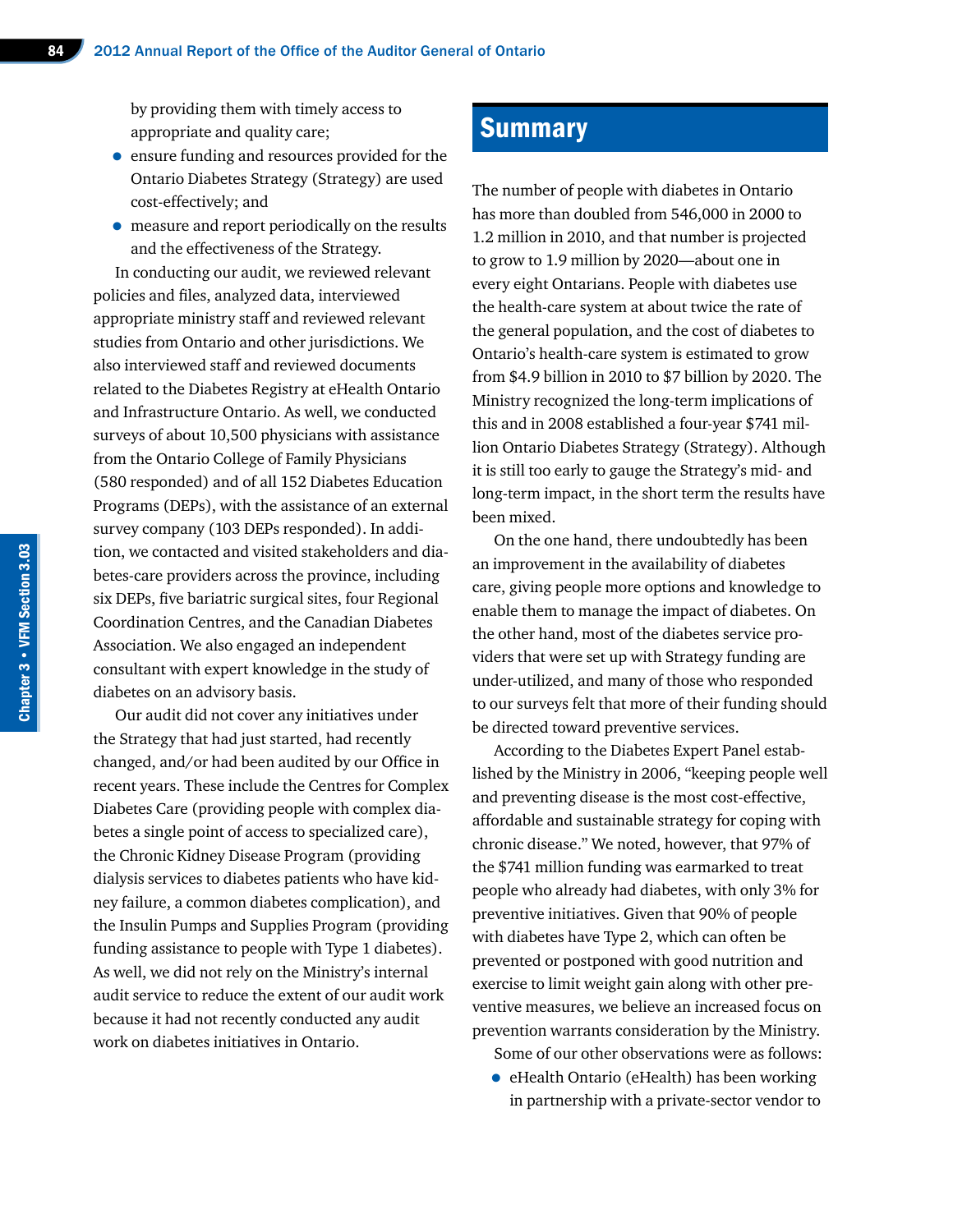develop and implement a new electronic Diabetes Registry, a key initiative of the Strategy, to give physicians and the Ministry real-time patient data and comprehensive online monitoring of the disease. The Registry's original delivery date was April 2009, but this deadline was not met and the proposed release date has been extended a number of times. Subsequent to our audit fieldwork, we were advised that the contract with the vendor was terminated in September 2012.

- In August 2010, eHealth and the vendor, through a request-for-proposal process, signed a six-year, \$46-million contract that stipulated that the vendor would be paid only after successful completion of the Diabetes Registry. This was designed to help protect the public's interest and to motivate the vendor to deliver a system that meets performance requirements and timelines. Although no payments had been made to the vendor as of mid-2012, the Ministry and eHealth had already incurred about \$24.4 million in internal costs directly related to the Diabetes Registry since 2008/09. They also spent another \$50 million on other supporting electronic health records initiatives, such as electronic portals to other systems and the Ontario Laboratory Information System, which have already been deployed. eHealth acknowledged that the arrangement to pay the vendor only after successful completion of the contract has traded away much of the province's control over the project's design, progress and delivery time in exchange for price certainty.
- The province's 152 Diabetes Education Programs (DEPs) help teach people with diabetes about the disease and how to manage it. Every DEP runs one or more Diabetes Education Teams (DETs), each consisting of a registered nurse, a registered dietician and other professionals. DETs operate in hospitals, in community health centres and within Family

Health Teams (FHTs) to educate diabetes patients. The Ministry funded 101 new DETs under the Strategy, increasing the total number of DETs in Ontario to 322. However, many hospitals and FHTs have also set up education programs of their own with funding from other sources, including another branch of the Ministry, and this has led to service overlaps and under-utilization of about 90% of DEPs.

- The DEPs are required to conduct audits regularly on the quality of care provided by their staff. However, the Ministry has never verified whether they actually do so. Our survey of DEPs found that about 25% said they "have not done" any audits or "do not know" they are required.
- The Ministry provides an organization with \$20 million annually to manage and fund diabetes service providers, including 47 DEPs in Northern Ontario, on its behalf. While the Ministry has an accountability agreement with the organization and a reporting process in place, it needs to significantly enhance its oversight of this organization to ensure that the organization and the service providers funded by it have used the Ministry's funding appropriately and in compliance with applicable policies. For instance, the organization has paid a consulting firm \$105,000 since the 2009/10 fiscal year for "advice on election strategizing" and "developing relationships with relevant political decision-makers." We also noted that the organization could produce no original itemized receipts to support its staff meal expenses, contrary to its own policies and to policies set out by the government for provincially funded public-sector organizations. We found instances of staff claiming unreasonable amounts for meals and claiming alcohol, neither of which is in line with the rules of the Ontario Public Service.
- The Ministry has significantly expanded Ontario's capacity for performing bariatric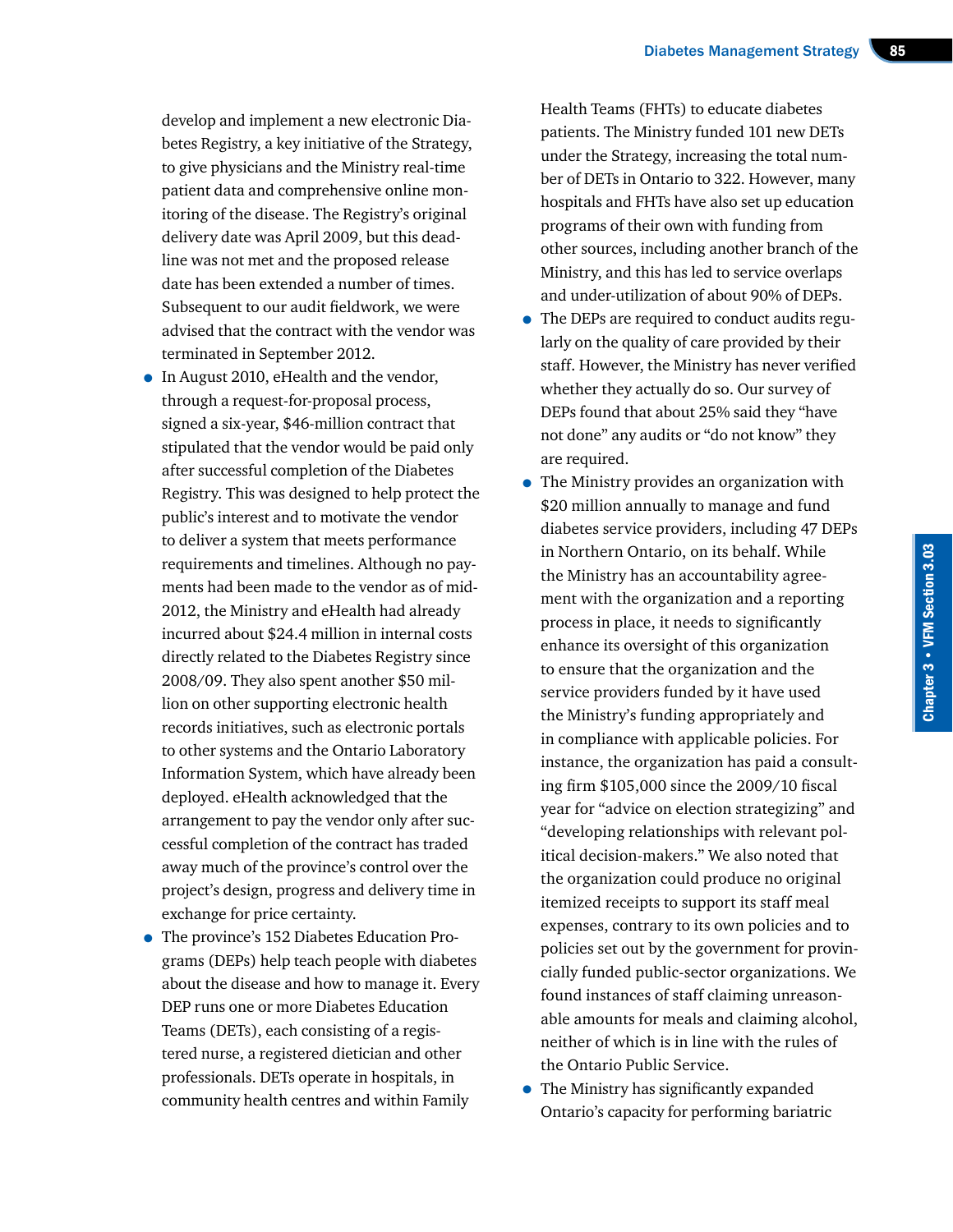surgery, a procedure that combats Type 2 diabetes in obese people by removing part of the stomach and/or the small intestine. This has led to savings because far fewer out-ofcountry surgeries are being done. The number of in-province surgeries has risen significantly, from 245 in the 2007/08 fiscal year to 2,500 in 2011/12. However, this still does not meet the current demand and is actually lower than the 2009/10 total of 2,900, when more out-ofcountry surgeries were performed.

#### OVERALL MINISTRY RESPONSE

The Ministry acknowledges the recommendations made by the Auditor General of Ontario and thanks him for conducting this timely audit. The Ministry and this government are committed to the development and implementation of innovative initiatives and solutions that address the impact of diabetes and other chronic diseases on Ontarians.

The Ministry welcomes the insights and recommendations provided by the Auditor General. The audit identifies areas of consideration that the Ministry is already taking measures to address and reinforces the Ministry's commitment to addressing the complex challenge of diabetes.

In June 2008, Cabinet approved \$741 million in funding for the first four-year phase (2008–12) of the Ontario Diabetes Strategy, a comprehensive strategy to enhance prevention and management of diabetes and improve health outcomes for Ontarians impacted by diabetes. In April 2012, the Ministry confirmed continued funding for the Strategy of \$152 million from 2012 to 2016.

Through the Strategy, the government has built on existing investments in prevention and care across the health system to build capacity, make it easier for people to get services they need, and improve the overall quality of diabetes service and care in Ontario. The result

will be more opportunities to prevent diabetes for those at risk and, for people with diabetes, a more positive experience with the health system and a better quality of life.

Investments in the Strategy will help build system capacity and an infrastructure for a comprehensive chronic disease prevention and management system that may be readily expanded to address other chronic conditions.

## Detailed Audit Observations

#### KEY INITIATIVES AND PROGRESS OF ONTARIO DIABETES STRATEGY

In response to Ontario's growing diabetic population and the costs associated with it, the government launched the Ontario Diabetes Strategy (Strategy) in the 2008/09 fiscal year with funding of \$741 million over four years. The Ministry said at the time that the Strategy aimed to "prevent, manage and treat diabetes across the province."

The Ministry has used the modified Kaiser Chronic Disease Management model to graphically illustrate diabetes services along the continuum of care, as illustrated in Figure 4. The model divides Ontarians into three levels, depending on the severity of their diabetes, and a fourth for people who do not have the disease but are at risk of contracting it. The Ministry defined specific initiatives for dealing with each level, as well as "system enablers" to assist in executing the overall Strategy. Since the Strategy's introduction, the Ministry has improved the availability of diabetes services by funding 101 new Diabetes Education Programs (DEPs) and establishing 14 Regional Coordination Centres (RCCs) across the province.

The Ministry also developed performance measures to assess the Strategy's progress at various stages. As Figure 5 illustrates, the short-term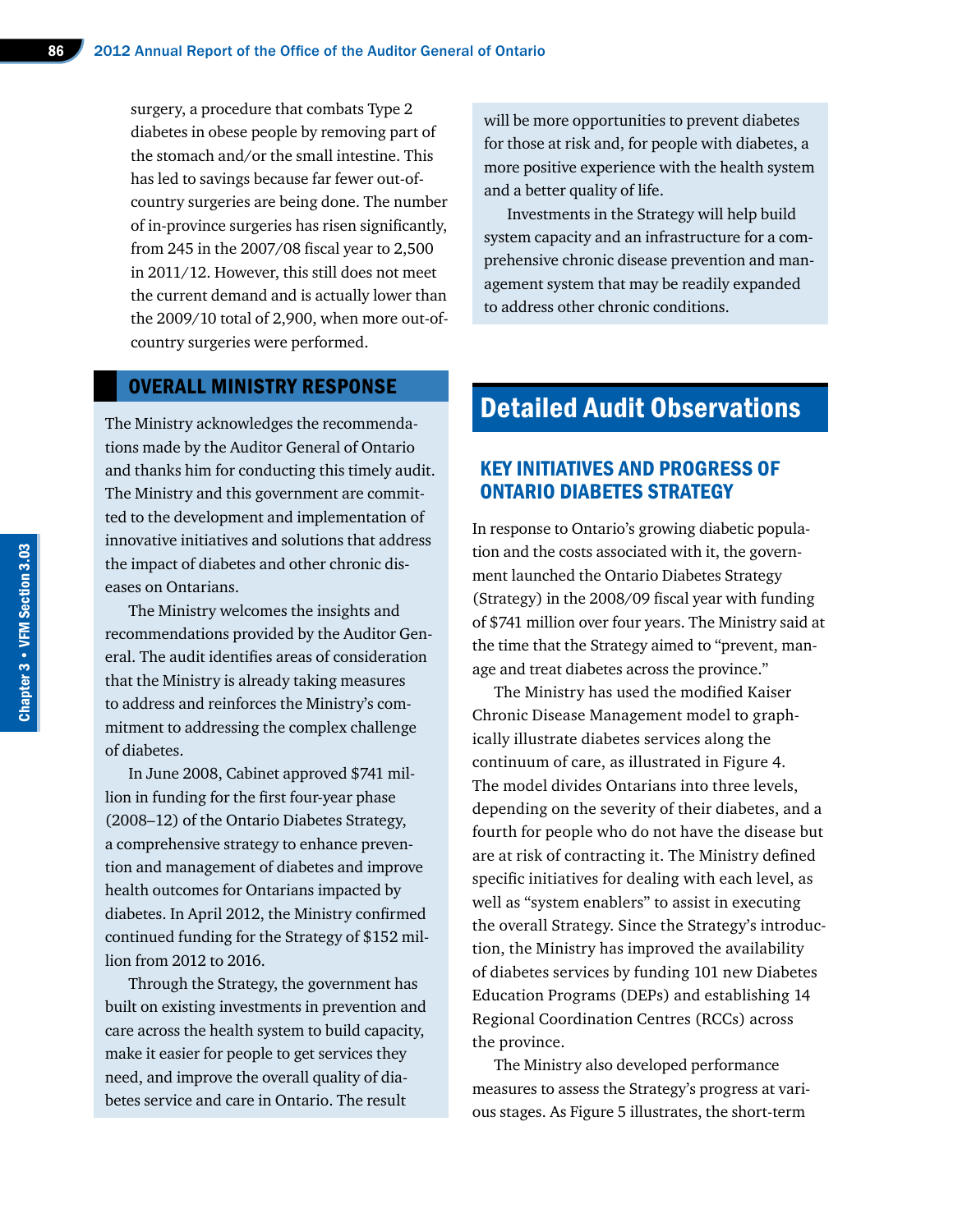#### Figure 4:The Modified Kaiser Chronic Disease Management Model

Source of data: Ministry of Health and Long-Term Care

| <b>Key Initiatives or Investments under Strategy</b>                                        |                                                                                                                                                                                     |  |  |
|---------------------------------------------------------------------------------------------|-------------------------------------------------------------------------------------------------------------------------------------------------------------------------------------|--|--|
| Level 3<br>Complex diabetes<br>$(-175,000*)$                                                | Bariatric surgery<br>• Centres for Complex Diabetes Care (CCDCs)<br>Chronic Kidney Disease Program<br>Insulin Pump and Supplies Program                                             |  |  |
| Level 2<br>Moderate diabetes<br>$(*409,000*)$<br>Level 1<br>Early diabetes<br>$(-584,000*)$ | • Diabetes Education Programs (DEPs)<br>• Self-management Initiative<br>• Tools for individuals and health-care providers                                                           |  |  |
| At-risk & general populations                                                               | • Prevention programs for high-risk groups (e.g.,<br>Aboriginal people, Asians)<br>• EatRight Ontario<br>Improved access to primary care for prevention<br>and early identification |  |  |
| System enablers                                                                             | Diabetes Registry and Baseline Diabetes Dataset<br>Initiative (BDDI)<br>Regional Coordination Centres (RCCs)                                                                        |  |  |

\* Based on estimates of diabetes prevalence by the Canadian Diabetes Association.

performance measures have shown mixed results and the intermediate or long-term measures have not yet shown improvement. In particular, hospitalization rates for heart attacks, infections, ulcers or amputations among people with diabetes have increased and did not meet targets, but the Ministry indicated that it has not established specific timelines for achieving these targets. Overall, rates have stabilized or decreased for some diabetes-related complications, hospitalizations and deaths, but the actual numbers remain high and can be expected to continue to rise significantly due to the growth of the diabetic population.

Based on the data available to date, we noted that it is still too early to gauge the Strategy's impact over the medium and long term. Clearly, however, much remains to be done to reduce the growing burden of diabetes in Ontario.

#### DIABETES REGISTRY AND BASELINE DIABETES DATASET INITIATIVE

A key initiative of the Strategy was to have been the electronic Diabetes Registry, a database containing information about every Ontarian with diabetes intended to facilitate the delivery of care by clinicians. The Registry, in conjunction with other foundational systems developed by eHealth Ontario (eHealth), an agency of the Ministry, would also be a first step toward an eventual province-wide Electronic Health Record for every Ontarian by 2015. Pending delivery of the Registry, the Ministry implemented the Baseline Diabetes Dataset Initiative (BDDI) as an interim measure to provide physicians with paper reports containing their patients' most recent dates for the three key diabetes tests. The Ministry has continued to use the BDDI in the absence of a complete Diabetes Registry.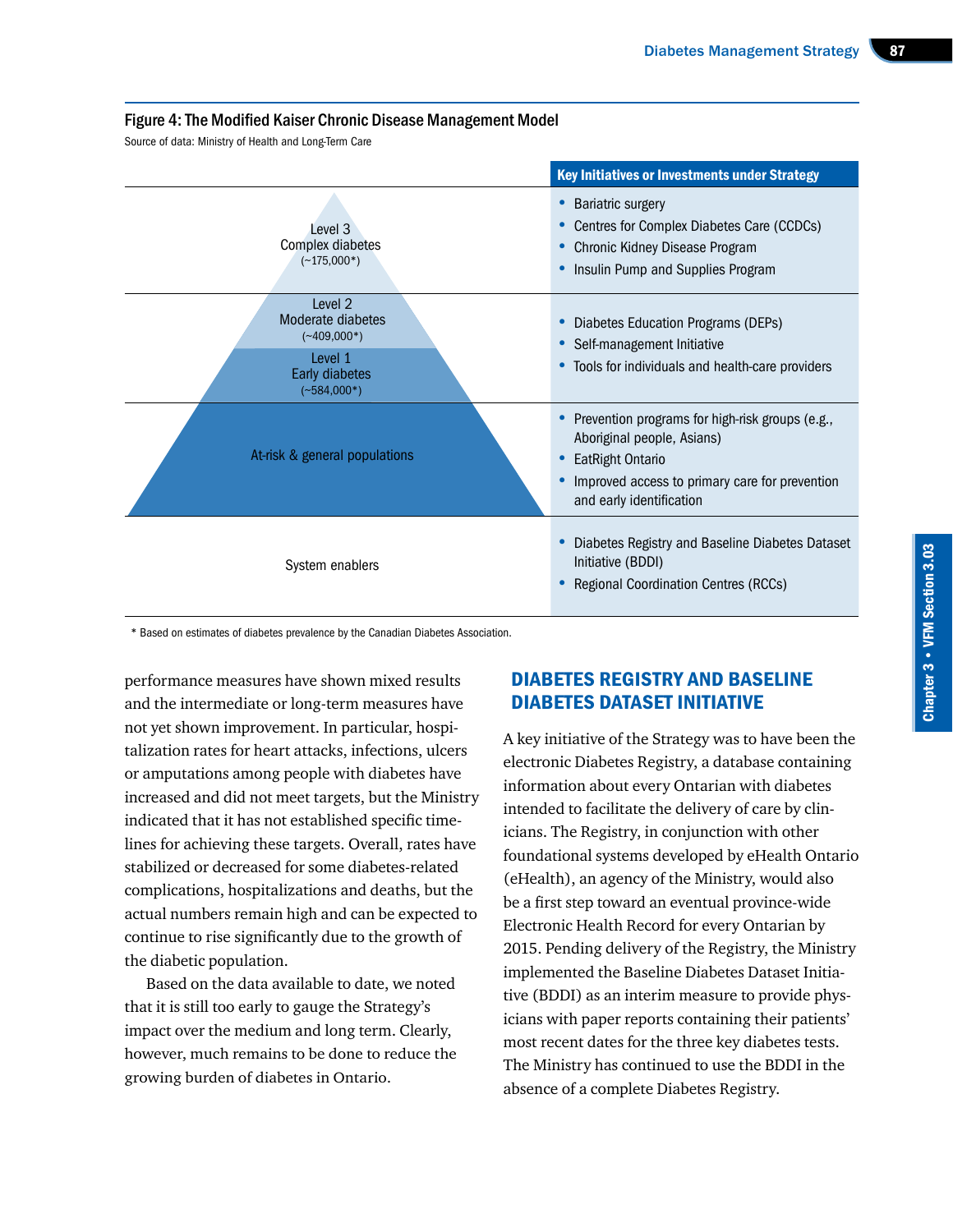#### Figure 5: Summary of Key Performance Measures for the Ontario Diabetes Strategy

Source of data: Ministry of Health and Long-Term Care

| <b>Key Performance Measures for the Strategy</b>                                                                             | <b>Target</b>                          | <b>Baseline*</b>        | <b>Oct 2010</b> | <b>Oct 2011</b> |
|------------------------------------------------------------------------------------------------------------------------------|----------------------------------------|-------------------------|-----------------|-----------------|
| <b>Short-term Measures</b>                                                                                                   |                                        |                         |                 |                 |
| % of Ontarians who are physically inactive                                                                                   | 45 <sup>a</sup>                        | 52.6                    | 51.2            | 51.0            |
| % of Ontarians who are overweight or obese                                                                                   | $-b$                                   | 51.8                    | 51.7            | 53.0            |
| % of Ontarians with diabetes who have a regular family doctor                                                                | $\overline{\phantom{0}}^{\rm b}$       | 97.6                    | 96.4            | 96.9            |
| Number of Ontarians with diabetes registered with Health Care Connect                                                        | $-b$                                   | 3,744                   | 4,768           | 10,335          |
| % of Ontarians with diabetes referred to family health-care provider by<br><b>Health Care Connect</b>                        | $-b$                                   | 60.5                    | 59.8            | 63.0            |
| % of Ontarians with diabetes for whom a Diabetes Management<br>Incentive (Q040) was billed                                   | $-b$                                   | 25.5                    | 26.3            | 29.2            |
| % of Ontarians with diabetes for whom a Diabetes Management<br>Assessment (K030) was billed                                  | $-b$                                   | 27.5                    | 28.5            | 32.0            |
| % of Ontarians with diabetes who received all three key tests within the<br>guideline periods                                | 80                                     | 37.6                    | 37.8            | 39.6            |
| <b>Intermediate or Long-term Measures</b>                                                                                    |                                        |                         |                 |                 |
| % of diabetes prevalence in Ontario population                                                                               | $-b$                                   | 8.7                     | 9.3             | 9.4             |
| Rate of emergency visits for hyperglycemia or hypoglycemia (abnormal<br>blood-sugar levels) per 100,000 people with diabetes | $-b$                                   | 1,185<br>1,063<br>1,115 |                 |                 |
| Rate of kidney dialysis and transplant per 100,000 people with<br>diabetes                                                   | Maintain<br>original rate              | 712                     | 842             | 845             |
| Rate of hospitalization for infections, ulcers or amputations per<br>100,000 people with diabetes                            | Reduce last<br>reported rate<br>by 10% | 2,294                   | 2,932           | 3,347           |
| Rate of hospitalization for heart attacks per 100,000 people with<br>diabetes                                                | Reduce last<br>reported rate<br>by 10% | 877                     | 1,022           | 1,082           |
| Rate of eye surgeries per 100,000 people with diabetes                                                                       | $\_b$                                  | 3,500                   | 3,612           | 3,365           |

Baseline data were derived between April 1, 2008, and March 31, 2010, depending on the performance measure.

a. Although the Strategy did not set a target for this measure, the ACTIVE2010 Strategy, launched in 2004, set a target of increasing Ontario's physically active population to 55% by 2010 (or reducing its physically inactive population to 45% by 2010).

b. The Strategy did not set a target for this measure.

#### Diabetes Registry

The Diabetes Registry is an interactive, real-time information system that health-care providers can use to quickly identify and manage Ontarians with diabetes, check patient records, access diagnostic information, send patient alerts and track the care provided to patients against evidence-based guidelines. The Registry is intended to be used to perform continuous and comprehensive province-wide surveillance of diabetes to support planning and monitoring of care. eHealth has been working in

partnership with a private-sector vendor to develop and implement the Registry, which the Ministry identified as "a top clinical priority for eHealth."

#### Timeline of Diabetes Registry Development

The original target date for a first release of the Diabetes Registry was April 2009, but this deadline was not met. According to our review of documentation—which included reports to the Management Board of Cabinet and the Treasury Board, the project charter and plan, original and amended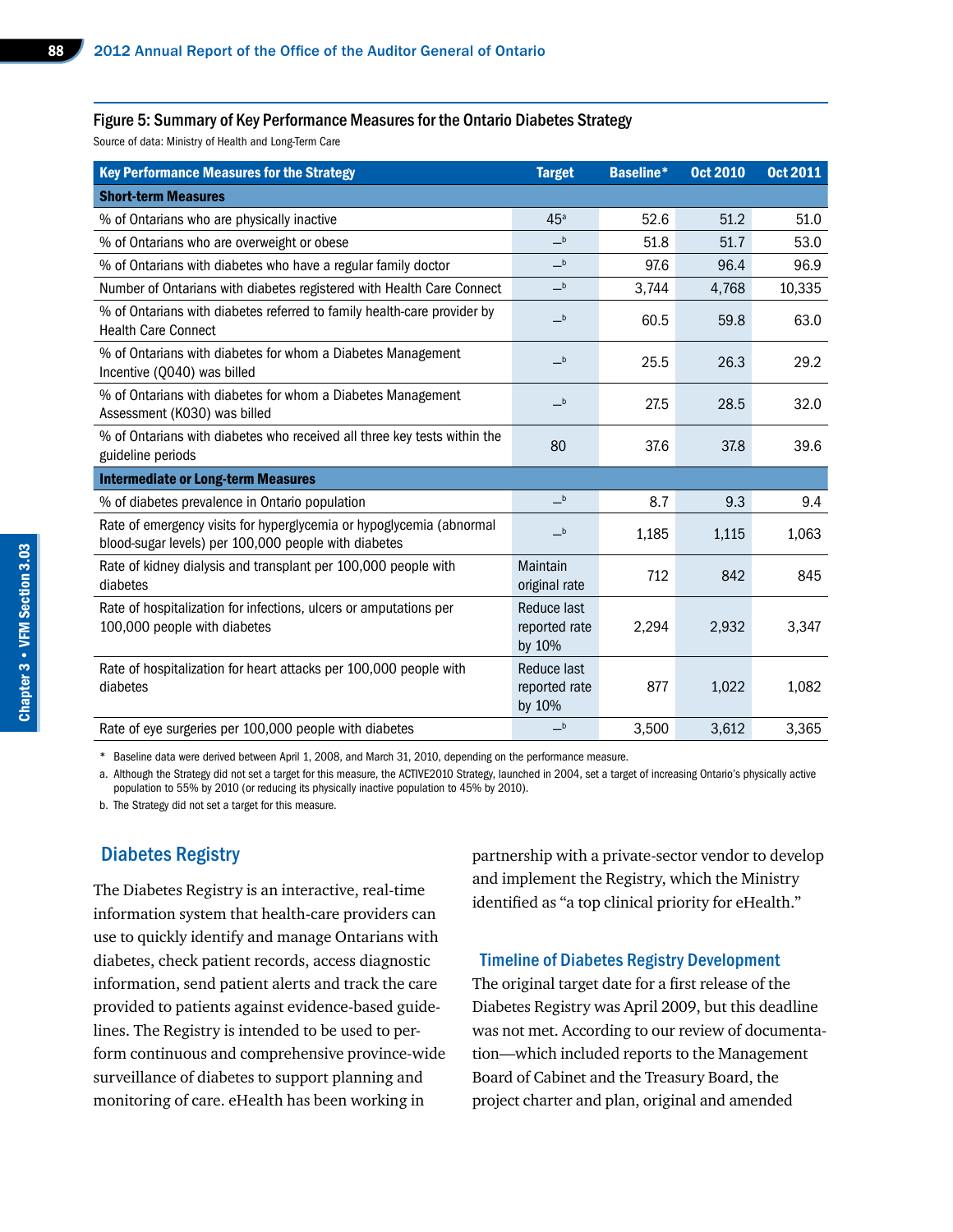agreements, and meeting minutes between eHealth and the vendor—the proposed release date was moved forward a number of times. The Registry still had not been delivered at the end of our fieldwork in June 2012.

Management at eHealth told us it could comment only on the timing changes that had taken place after April 2010, which was when the new management took office (eHealth changed its management after our 2009 audit of Ontario's Electronic Health Records Initiative). eHealth also informed us that the official and contractual targeted release date under its current management was June 2011.

On completion, the Diabetes Registry initially was to have been phased in at several pilot sites within two of the province's 14 Local Health Integration Networks (LHINs), the not-for-profit corporations that plan, integrate and fund local health services. However, the two pilot LHINs expressed concerns about the repeated delays and about the fact that eHealth no longer meets with them weekly to discuss the status of the Registry project. For its part, eHealth advised us that it and the LHINs decided in fall 2011 to suspend the meetings because of the lack of a reliable schedule for delivery of the Registry. Given that the first release of the Registry at the pilot sites will have only limited functionality, one of the two LHINs told us that it did not see a clear road map for future enhancements; the other questioned the value of the Registry altogether.

eHealth cited the following reasons for the repeated delays:

• The Treasury Board approved the Diabetes Registry budget in August 2008, but procurement was put on hold until May 2009 because of the creation of eHealth and a government decision to involve Infrastructure Ontario in selecting a vendor to develop and implement the Registry. Through a request-for-proposal process, eHealth signed the contract with the vendor in August 2010.

- When bidding for the Diabetes Registry contract, the vendor who won the contract may have underestimated both the time required for the project and the project's complexity.
- The vendor's project-management team may have failed to identify the project's critical path timelines and effectively manage completion of the project components and deliverables.
- The project-design blueprint developed by the vendor appeared to contain many errors and omissions, which led to rejections and reworking of the design.
- The vendor spent a great deal of time fixing numerous quality issues in the Diabetes Registry since the first test in September 2011. There were still hundreds of defects remaining in March 2012.

#### Development Costs of Diabetes Registry

In August 2010, eHealth signed a six-year, \$46-million contract with a vendor to design, build, implement and manage the Diabetes Registry. The contract included a lump-sum payment of about \$12 million when the Registry is ready for use and a monthly payment of \$575,000 for 60 months during a period of operation and maintenance. Payments to the vendor would not begin until after the Registry was successfully completed and deployed.

Since no payments had been made to the vendor of the Registry as of June 2012, eHealth has not spent all of the \$150 million funding approved under the Strategy for the Registry and other related eHealth projects. Since the 2008/09 fiscal year, the Ministry and eHealth have incurred significant internal costs to develop the Registry and other related projects. Specifically:

• Since the 2009/10 fiscal year, eHealth has incurred about \$20 million in costs for projects directly related to the Diabetes Registry and another \$50 million on other key electronic health records initiatives. These include the electronic portals to other systems, the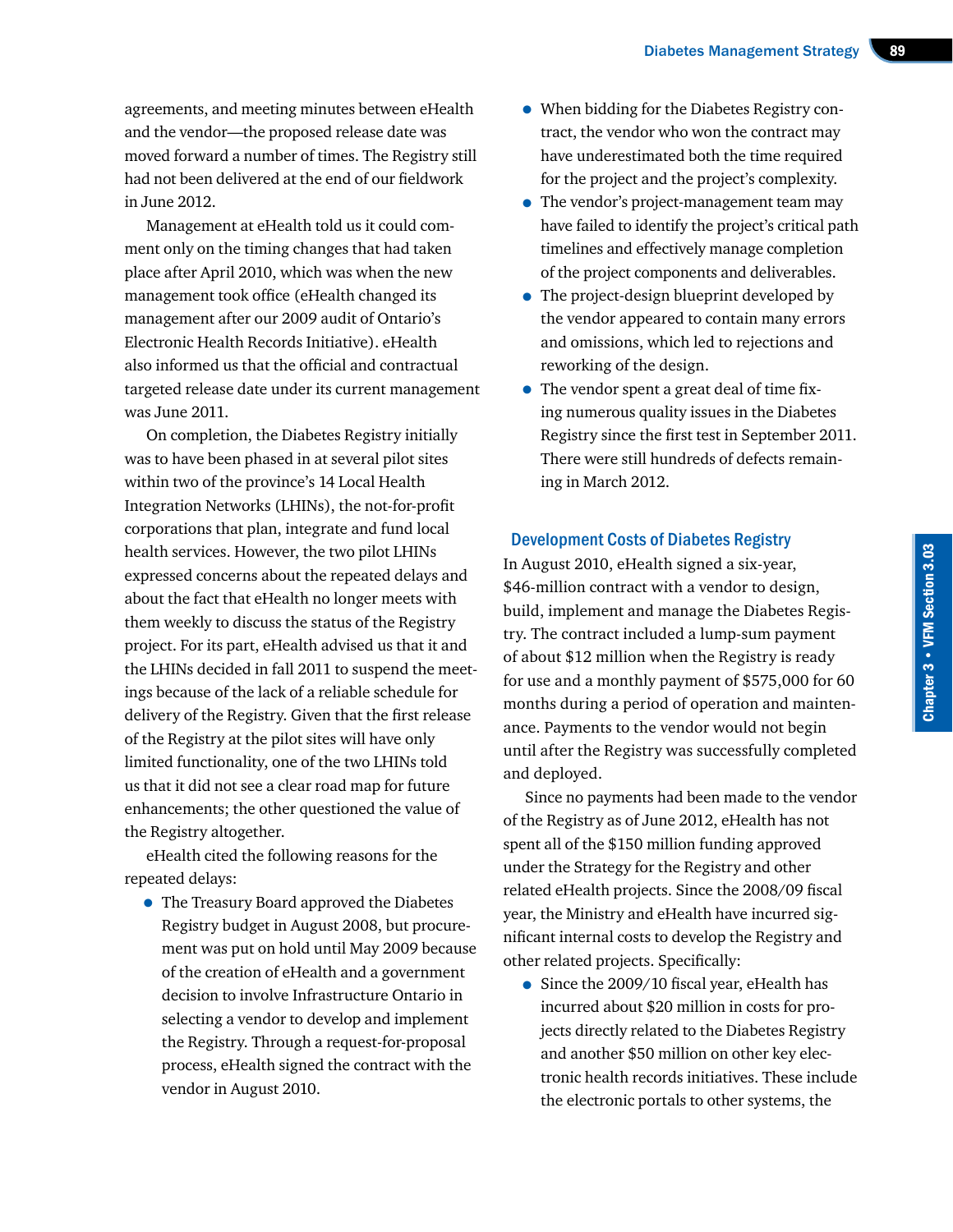Ontario Laboratory Information System, the Patient Registry and the Provider Registry, which have been deployed and play a role in supporting improvements in diabetes care and management.

• In the 2008/09 fiscal year, the Ministry engaged consultants to carry out Diabetes Registry–related projects at a total cost of about \$4.4 million. The Ministry informed us that some of the projects were suspended due to the transition of the Registry from the Ministry to the newly formed eHealth, and to changes to eHealth's strategic direction following recommendations of our 2009 audit of Ontario's Electronic Health Records Initiative.

According to the contract with the vendor, it appeared that eHealth could terminate the contract without any obligation to make any payments if the vendor did not achieve the project's independently certified completion by a specified date. While the Diabetes Registry was regarded as a clinical priority for the implementation of certain key aspects of the Strategy, we were advised that with many more physicians migrating to Electronic Medical Records, the Registry is no longer seen as an essential component. Subsequent to completing our audit fieldwork, we were advised that the contract with the vendor had been terminated in September 2012.

#### Procurement Process and Contract Management

Our review of eHealth's procurement documents related to the Diabetes Registry in the 2009/10 fiscal year indicated that most procurements did not follow an open competitive process but, instead, were sole-sourced without the approvals necessary to bypass the competitive process. However, subsequent to our 2009 audit of Ontario's Electronic Health Records Initiative, we noted that eHealth improved its procurement processes: all procurements we examined in the 2010/11 and 2011/12 fiscal years followed an open competitive process.

eHealth also informed us that it instituted a project management methodology to track deliverables and expenditures throughout the life cycle of a project to give management a snapshot perspective of a project's progress at any time. However, this methodology did not apply to the Registry, which was developed using the Alternative Financing and Procurement (AFP) model, the first time that the government used AFP for an information technology project. eHealth advised us that it applied an alternative project oversight methodology specific to an AFP technology-related project to the Diabetes Registry.

Under AFP, the government as client establishes the scope and purpose of the project, and the work is financed and carried out by a private-sector vendor. Only after a project is complete does the private-sector vendor get paid. According to Infrastructure Ontario, which provided eHealth with procurement-management services for the Registry project, AFP allows for projects to be delivered faster and more efficiently, on time and on budget. AFP also differs from traditional procurement processes in that it is designed to avoid cost overruns and to transfer risks from the government to the vendor, who has the expertise and experience to handle them.

eHealth acknowledged that there have been trade-offs in using AFP for the Registry; as the vendor gets paid only upon successful completion and delivery of the project, the province gets price certainty in exchange for only minimal influence on the design, progress and delivery time of the project. Thus, while the province does not have to pay the vendor for non-delivery of the Registry, it still ultimately bears other risks and costs associated with project delays.

Infrastructure Ontario engaged an external firm to perform a risk analysis before eHealth signed the contract with the vendor, and the analysis identified the risk of delays, which could increase costs and discourage user adoption. However, Infrastructure Ontario concluded that the stipulation that the vendor would not be paid until after the system was certified as complete would be a sufficient incentive to ensure that the vendor completed the project.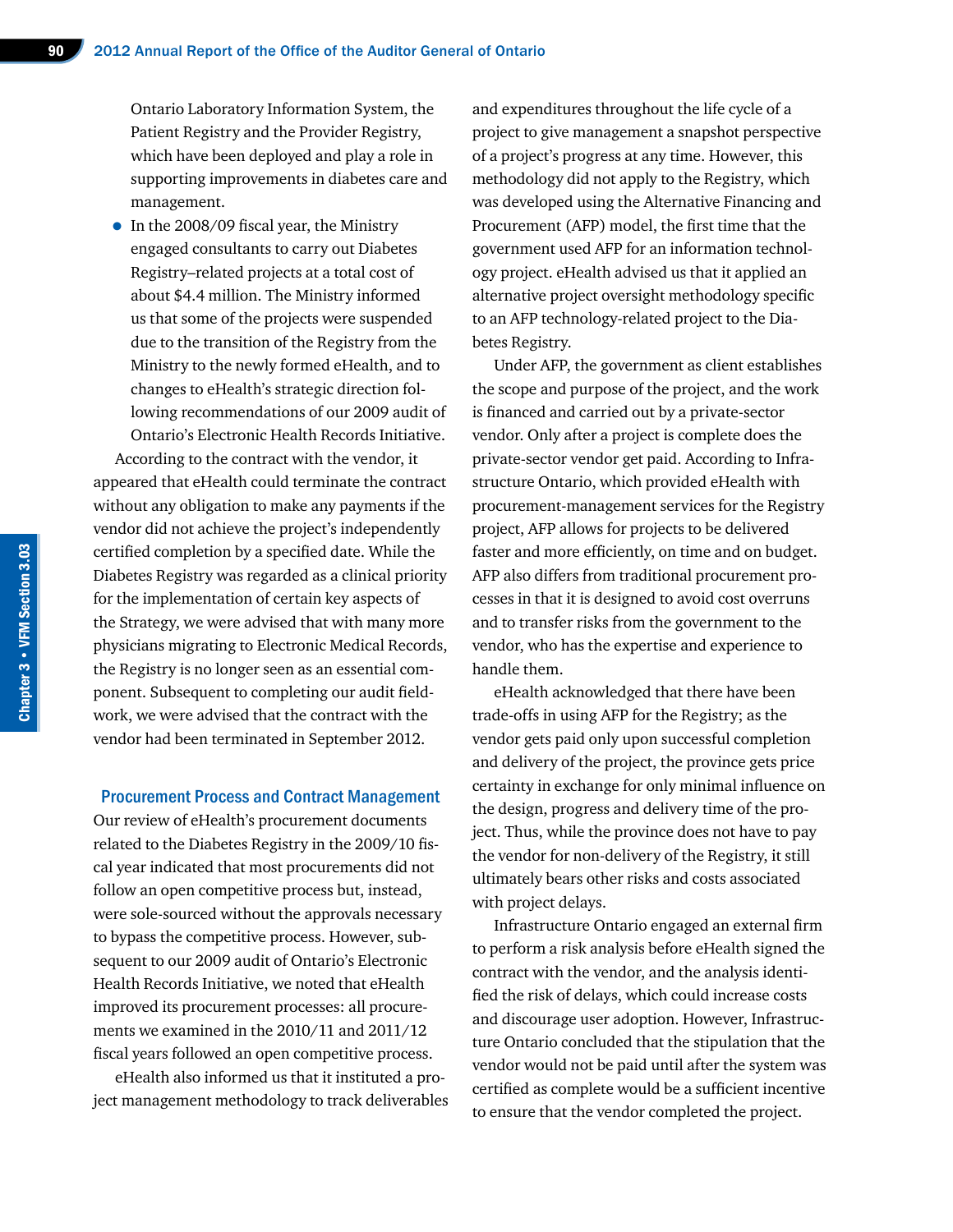Infrastructure Ontario engaged an Independent Certifier on behalf of eHealth and the vendor to monitor the Registry's progress and to issue a final acceptance. In its monthly reports, the Certifier repeatedly raised concerns about impediments to its ability to assess, measure or control the project's progress. However, while eHealth had similar concerns, it informed us that under AFP, it had less leverage to require the vendor to address the deficiencies identified by the Certifier, including:

- serious delays with the overall project;
- no visibility into the project's schedule, scope and progress, and none into the causes for the delays;
- absence of an approved project plan and no targets for milestones;
- tight timeline with minimum buffer;
- quality concerns, as evidenced by the large number of defects identified; and
- fragmented testing approach, with multiple plans and ambiguous criteria.

In April 2011, in an attempt to improve the timeliness and certainty of delivery of the Diabetes Registry, the project was split into two releases: one to be delivered in September 2011 and the other in May 2012. The vendor was to be paid 75% of the acceptance payment after the first release and the remaining 25% after the second, as opposed to 100% on successful completion of the entire Registry as per the original contract.

eHealth informed us that the purpose of amending the contract was to ensure that the first release, a core clinical module, was delivered as early as possible. However, at the end of our audit fieldwork in June 2012, neither release was ready and the delivery date remained uncertain. Infrastructure Ontario advised us that, in its opinion, making first payment to the vendor only after project completion constitutes an incentive for the vendor to complete and deliver the project as soon as possible. As well, the Ministry and eHealth informed us that they have taken steps to mitigate risks associated with delays by continuing to develop other complementary initiatives that support diabetes care and management.

#### Baseline Diabetes Dataset Initiative

The Ministry launched the Baseline Diabetes Dataset Initiative (BDDI) in spring 2009 as an interim measure pending delivery of the Registry. The BDDI provides physicians with paper reports containing information on their diabetes patients' most recent dates for three key tests. This information helps physicians to better manage their diabetes patients by determining the dates on which patients should receive their next tests. The recommended time frame for each test is as follows:

- blood-sugar test at least once every six months;
- cholesterol test at least once a year; and
- retinal eye exam at least once every two years.

The Ministry and eHealth spent \$5.6 million between 2009 and 2012 to implement three waves of the BDDI and another \$2.6 million in incentive payments to physicians to encourage them to participate in it. Although the Canadian Diabetes Association has cited the BDDI as a best practice that "facilitates identification of patients for testing on the three tests," we noted the following:

- The Ministry set a long-term goal that 80% of adult Ontarians with diabetes should receive all three key tests within the recommended times. According to BDDI results as of December 31, 2011, 45.6% of adult Ontarians with diabetes had all three tests within the recommended periods—still well below the long-term target of 80% and only slightly higher than on December 31, 2009 (43.1%). The Ministry informed us there is no predetermined timeline for achieving this target.
- The BDDI does not include test results from hospital labs, even though hospitals accounted for about one-third of all labs in Ontario and performed 9% of blood-sugar tests and 10% of cholesterol tests. According to our physician survey and our review of correspondence between the physicians and the Ministry, many physicians indicated that hospital labs are the only major lab services in some rural and northern regions. The Ministry acknowledged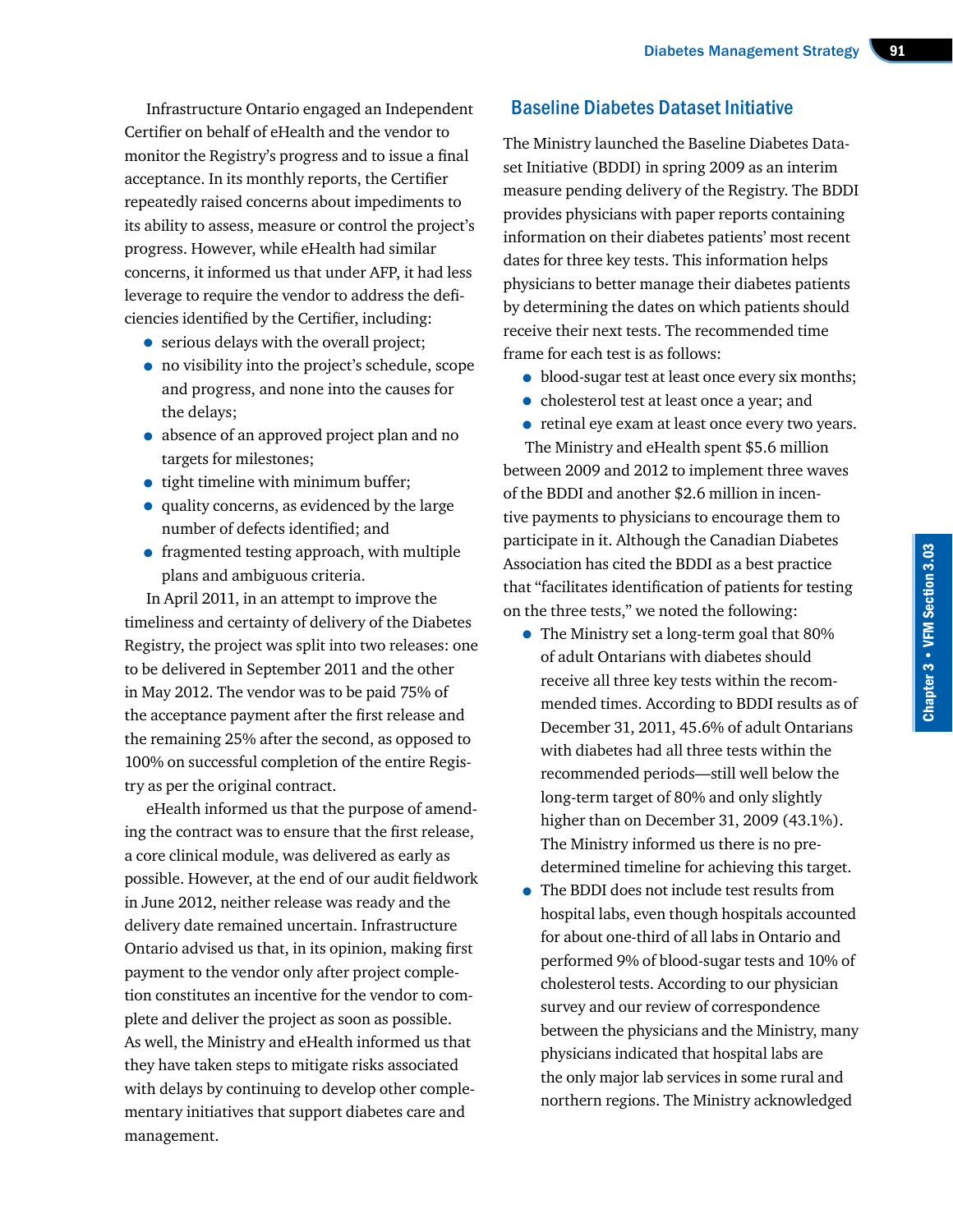this limitation but noted that the BDDI is an interim measure pending delivery of the Registry.

- Many of the physicians who responded to our survey and the four Regional Coordination Centres we visited expressed other concerns about the BDDI, and a number questioned its usefulness. They noted that the information provided by the BDDI was not timely and was already accessible through currently available Electronic Medical Records now being used by 43% of Ontario physicians. They also noted that the BDDI was a time-consuming manual process of sharing and reviewing patient information.
- Participation in the BDDI is voluntary. As of April 2012, only about half of Ontario physicians were taking part in it.

#### RECOMMENDATION 1

To allow for efficient and effective diabetes surveillance at the provincial level and to gauge the progress of the Ontario Diabetes Strategy, the Ministry of Health and Long-Term Care (Ministry) should work closely with eHealth Ontario (eHealth) and Infrastructure Ontario to:

- ensure that eHealth's initiatives for chronicdisease prevention and management are implemented with an appropriate quality assurance process so that they meet the needs of physicians and other users; and
- implement measures based on lessons learned from using the total outsourcing system development model for the Diabetes Registry if this procurement process is used for future information technology projects.

#### MINISTRY RESPONSE

Quality assurance with respect to electronic health tools has been, and will continue to be, a priority of both the Ministry and eHealth. Despite the challenges the vendor has faced with the Diabetes Registry, eHealth has made

significant advances in meeting its obligations to develop, integrate and deliver the complementary foundational systems that serve as the backbone of Electronic Health Records.

In applying lessons learned from the Diabetes Registry procurement model, eHealth has already taken steps to improve the procurement process for future projects. In particular, eHealth has applied the AFP model's milestonebased payment structure to procurement of the Drug Information System and has combined this with a rigorous procurement process with contractual provisions allowing eHealth to closely monitor progress, approve the vendor's delivery strategy and hold the vendor more accountable for delays.

#### DIABETES PREVENTION AND HEALTH PROMOTION

Type 1 diabetes is not preventable. But the opposite is true for Type 2, which accounts for 90% of the diabetic population. The World Health Organization (WHO) says a healthy high-fibre and low-fat diet, along with at least 30 minutes a day of physical activity, can reduce the risk of Type 2 diabetes by 50%. The WHO also notes that more than 90% of Type 2 cases can be prevented or postponed with good nutrition, regular physical activity, smoking cessation and effective stress management.

According to the Diabetes Expert Panel established by the Ministry in 2006, "keeping people well and preventing disease is the most cost-effective, affordable, and sustainable strategy for coping with chronic disease." The Canadian Diabetes Association 2008 Clinical Practice Guidelines also noted that "preventing Type 2 diabetes would result in significant public health benefits, including lower rates of cardiovascular disease, renal failure, blindness, and premature mortality."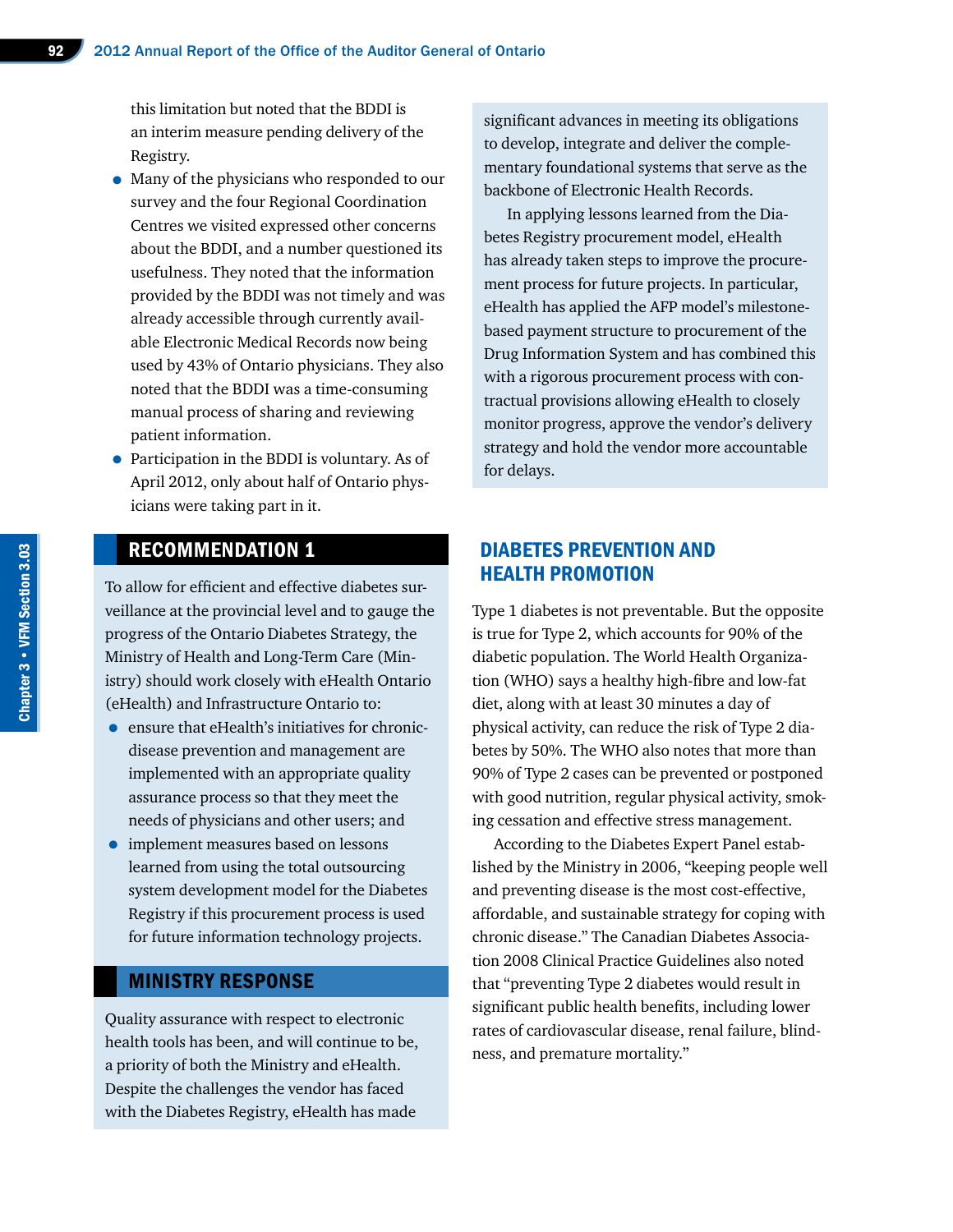#### Coverage of Diabetes Prevention Initiatives

The Ministry has earmarked only 3% of the \$648 million funding allocation of the Ontario Diabetes Strategy (Strategy)—about \$19 million—for prevention (see Figure 3). The Ministry informed us that this funding for diabetes prevention initiatives under the Strategy focused on reducing the risks of new diabetes cases. The funding targeted prevention initiatives at 24 local agencies in selected communities with high prevalence of diabetes and large concentrations of ethnic groups at high risk of developing diabetes (for example, Asians and Aboriginal people). We noted that:

- Prevention initiatives in the Strategy targeted the regions of Toronto, Peel, North East and North West, even though statistics from the Institute for Clinical Evaluation Sciences, a leading independent research organization in Canada, noted that other Local Health Integration Network (LHIN) regions, such as Central East and Erie St. Clair, also have an equally high prevalence of diabetes.
- The Ministry achieved its target of reaching 40,000 at-risk people in communities with a high prevalence of diabetes through community-based primary prevention initiatives but acknowledged that it has little reliable information about the size and distribution of the entire at-risk population in Ontario.
- Almost two-thirds of Diabetes Education Programs that responded to our survey said they thought more of their resources should go to educating people at high risk of developing diabetes. However, they have been unable to do this because their funding from the Ministry is intended to assist people already diagnosed with diabetes.

#### Effectiveness of Diabetes Prevention Initiatives

Policy makers need reliable evaluations of the effectiveness of prevention initiatives to help them set priorities. Such evaluations involve ongoing quantitative analysis of the impact of prevention initiatives on mitigating the risk factors for diabetes, which include unhealthy diet, physical inactivity, and being overweight or obese.

The Ministry informed us that it developed no performance measure under the Strategy to monitor the extent of unhealthy eating among Ontarians because scientific literature has not established unhealthy diet as an independent causal risk factor for diabetes. It has monitored two other risk factors, body weight and physical inactivity. Although the Ministry has not developed targets for these two measures as part of the Strategy, it said that its ACTIVE2010 Strategy in 2004 set a target of reducing the proportion of the population that is physically inactive to 45% from 52% by 2010.

However, as shown in Figure 5, these two measures have remained relatively constant in recent years. More specifically, the October 2011 Report of the Strategy Key Performance Measures said that "the proportion of adults who are overweight or obese has increased significantly since 2003/04 (from 49.6% to 53.0%)" and "the proportion of physically inactive adults has not improved since 2003/04, fluctuating from 50% to 53%."

In May 2011, the Ministry commissioned an external evaluation of its diabetes prevention initiatives. The evaluation concluded that the initiatives had limited impact on increasing public awareness of diabetes and on changing behaviours. In response, the Ministry conducted a diabetes forum in January 2012 with the local agencies that it funds to do diabetes prevention. The agencies had two major suggestions, which they say are needed to promote the long-term success of the prevention initiatives:

- The Ministry needs to provide agencies with sustained multi-year funding commitments and avoid delays in transfer of time-limited funds to minimize implementation delays and difficulties in hiring and retaining staff.
- The Ministry needs to improve its co-ordination and communication with the agencies.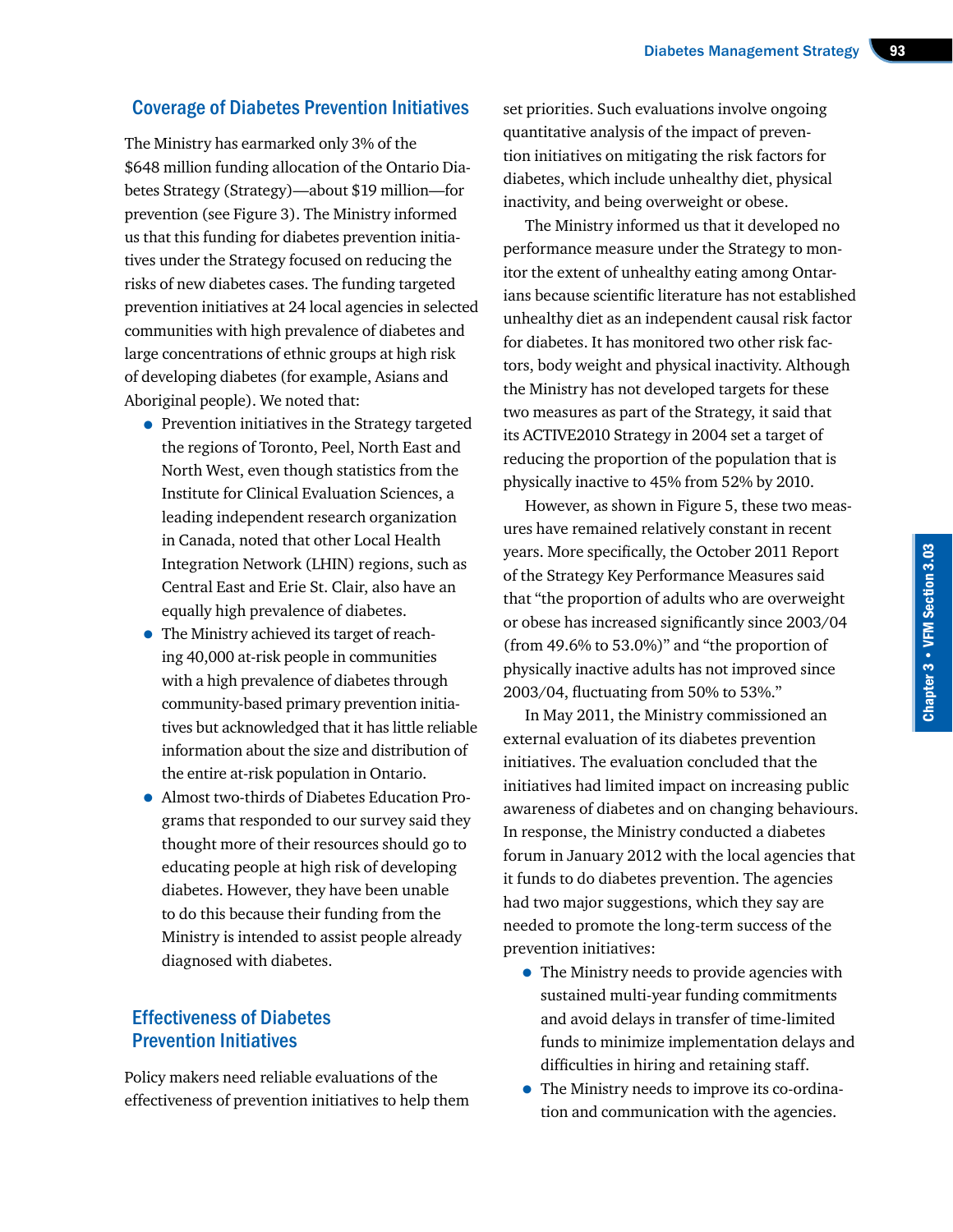The agencies indicated that they have been "working in silos." In order to avoid duplicate efforts, the agencies suggested that the Ministry needs to take a more proactive role in developing "a centralized understanding of who's doing what, who needs additional help and support" and facilitating knowledge exchange on best practices.

The Ministry informed us that it planned to conduct a further evaluation of its diabetes prevention initiatives during the 2012/13 fiscal year, and planned to use the results of this evaluation together with information from the diabetes forum to make changes to the prevention initiatives.

#### Screening for Undiagnosed Diabetes

People with undiagnosed diabetes are those who have developed the disease but have not yet been identified as such by health-care providers. According to the Canadian Diabetes Association (Association) 2008 Clinical Practice Guidelines (Guidelines), undiagnosed Type 2 diabetes may occur in nearly 3% of the adult population. So at least 284,000 Ontarians may not know that they have diabetes. Studies indicate that Type 2 diabetes can remain without symptoms for up to 10 years, and that at the time of diagnosis, 20% to 30% of patients will have already developed complications. Undiagnosed diabetes, therefore, will place more costly burdens on the health-care system in the long run.

Since 2008, the Association has recommended screening individuals as early as age 40 because this has proved useful in detecting undiagnosed diabetes. As yet, there has been no specific strategy for identifying undiagnosed cases across Ontario through targeted screening for Type 2 diabetes and pre-diabetes (a blood-sugar level that is higher than normal, but not yet high enough to be diagnosed as Type 2 diabetes).

The Ministry indicated that, to date, its focus has been on screening for people with risk factors for developing diabetes rather than identifying undiagnosed diabetes. In that regard, the Ministry advised

us that it has screened about 4,600 people for diabetic risk factors through its community-based prevention initiatives. It has also implemented a project called the Ottawa Model for Undiagnosed Diabetes aimed at identifying undiagnosed diabetes in patients hospitalized for other reasons and connecting them to diabetes care in their community. The Ministry informed us that because this project covered only about 500 patients at four hospital sites, it would be expanded to other hospital sites in the 2012/13 fiscal year.

#### Development of a Comprehensive Healthpromotion Strategy

The World Health Organization says a healthy lifestyle that includes healthy eating and physical activity is a first line of defence in the prevention of Type 2 diabetes. In 2005, the government established the Ministry of Health Promotion and Sport (which was merged into the Ministry of Health and Long-Term Care in October 2011). In 2006, the Ministry introduced Ontario's Action Plan for Healthy Eating and Active Living (HEAL). However, as noted previously, there has been no recent improvement in the percentages of Ontarians who are overweight, obese or physically inactive.

In March 2011, the government established the Commission on the Reform of Ontario's Public Services to provide advice on the way government delivers services. In February 2012, the Commission released a report suggesting the government should:

- do more to promote healthy lifestyles;
- establish a province-wide chronic-disease prevention strategy;
- take a more comprehensive approach to population health;
- explore regulatory options for the food industry;
- work with the federal government on nutrition regulation; and
- replicate British Columbia's ActNow initiative. We noted that several well-respected organiza-

tions, including the WHO, the Conference Board of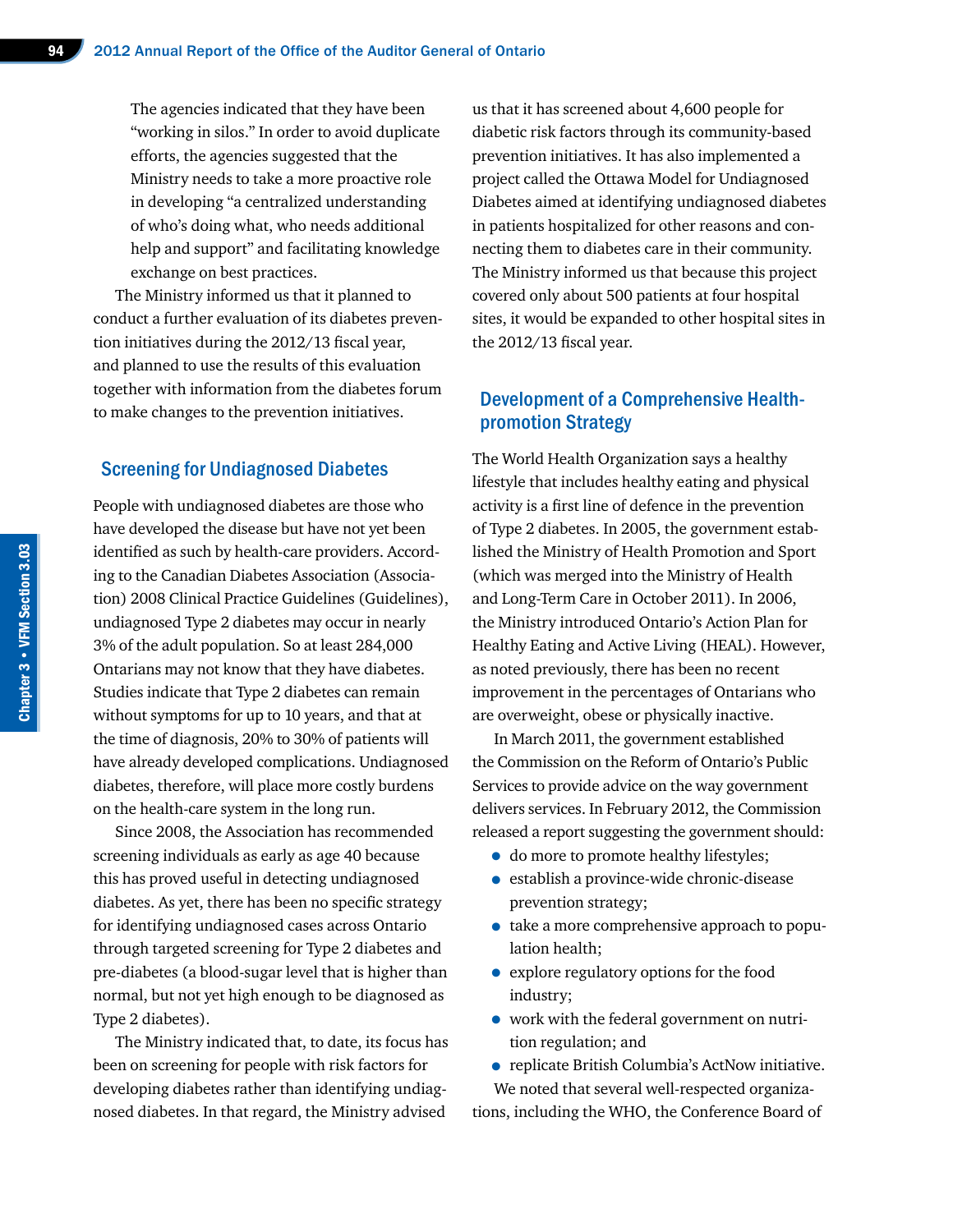Canada, and the Health Council of Canada, have also credited British Columbia's ActNow initiative, with its cross-government and multi-sectoral approach, as a best practice in health promotion and prevention of chronic disease.

We also noted that in April 2012, Cancer Care Ontario and Public Health Ontario published a report indicating that Ontario's health-care spending focused on treating people after they became ill rather than on keeping them healthy in the first place. The report noted that there are four key risk factors—unhealthy eating, physical inactivity, tobacco use and alcohol consumption that are strongly related to people developing a chronic disease such as diabetes and that Ontario has developed a comprehensive strategy only to reduce tobacco use. The report recommended a comprehensive chronic-disease-prevention strategy targeting the entire Ontario population using a whole-of-government approach that engages all sectors and levels of government, community groups, businesses, educational institutions and media. The Diabetes Education Programs and many of the physicians who responded to our surveys, as well as the diabetes experts we interviewed, also mentioned that Ontario lacks a multi-faceted strategy to prevent chronic disease and obesity.

The Ministry informed us that the government has introduced initiatives to support healthy eating, including the Healthy Communities Fund Grant Program for the delivery of health-promotion initiatives; the Student Nutrition Program, funded by the Ministry of Children and Youth Services; and the Northern Fruit and Vegetable Program, targeting elementary-school children in selected areas in Northern Ontario. Also, in May 2012, the government assembled a Healthy Kids Panel to advise it on the development of a childhood obesity strategy. We noted, however, that the adult population could be helped by similar health-promotion initiatives and a specific obesity strategy.

#### RECOMMENDATION 2

To enhance the focus on prevention and early detection of diabetes as long-term, cost-effective strategies, the Ministry of Health and Long-Term Care should:

- re-assess whether allocating only 3% of total dedicated diabetes funding to prevention initiatives is the most cost-effective longterm strategy;
- devise ways to identify, on a more timely basis, people with undiagnosed diabetes; and
- develop comprehensive health-promotion strategies that focus on all Ontarians and consider similar strategies used in other jurisdictions.

#### MINISTRY RESPONSE

In addition to the allocation under the Ontario Diabetes Strategy, the Ministry has invested more than \$335 million annually in healthpromotion programs to promote healthy eating, prevent chronic diseases like diabetes, and reduce injury and addiction. However, the Ministry will undertake a review of the funding allocation for diabetes prevention initiatives under the Strategy.

The Ministry is also currently developing a provincial framework that will inform a coordinated approach to diabetes screening in community-based primary health care organizations across Ontario.

The Ministry will continue to assess the comprehensive health-promotion and prevention strategies used in other jurisdictions. The Ministry currently participates in several federal/ provincial/territorial committees dealing with issues such as healthy weights, sodium reduction and tobacco control, to share information on best practices. The integration of health promotion within the Ministry will allow a renewed focus on broader health-promotion and diabetes prevention strategies.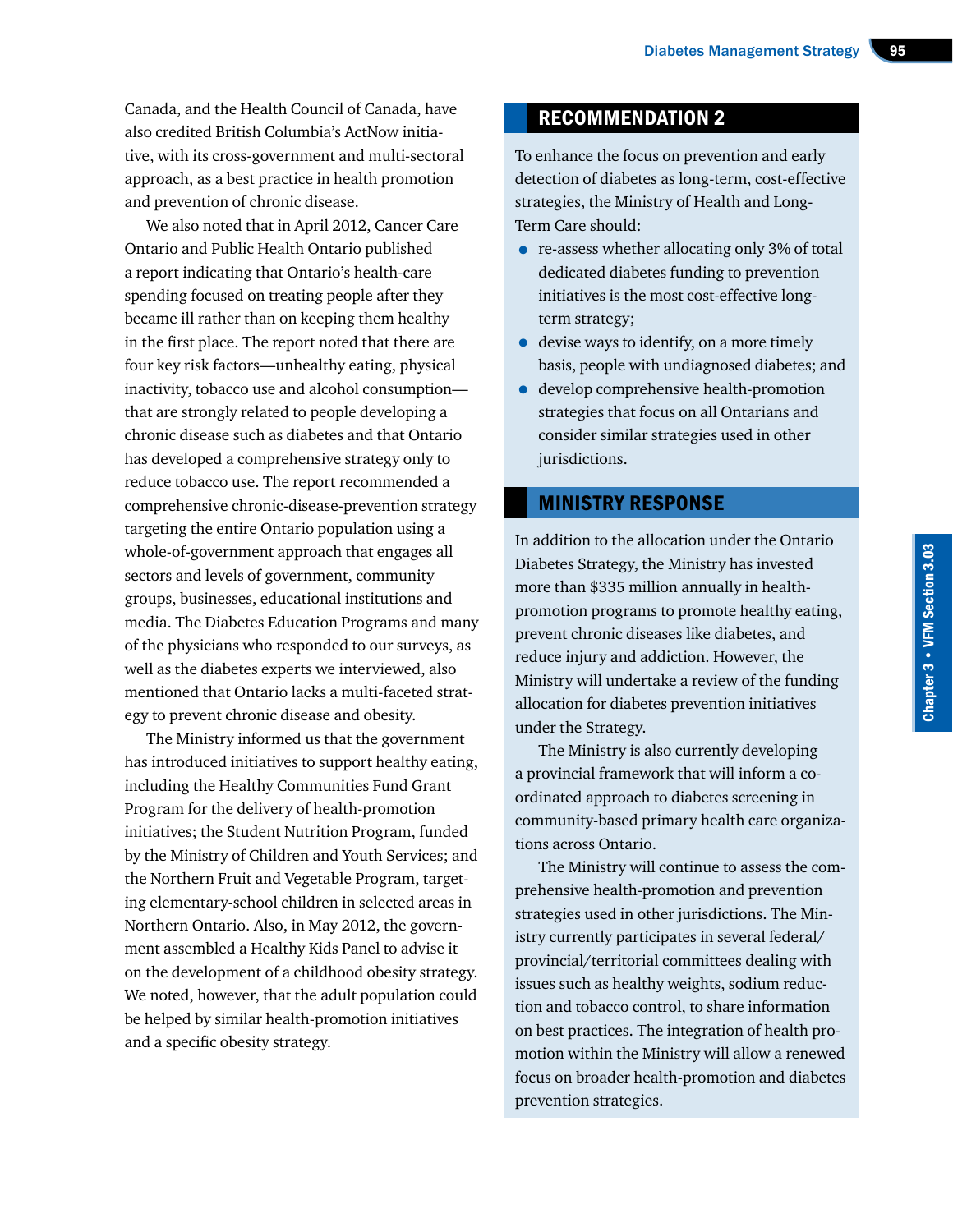#### DIABETES EDUCATION PROGRAMS

In recognition of the fact that providing appropriate information to people with diabetes is essential to the management of the disease, the government initiated the Diabetes Education Programs (DEPs) in 1992 and placed them in three settings: hospitals, community health centres and Family Health Teams. Each DEP consists of one or more Diabetes Education Teams (Teams), and each Team consists of a registered nurse and a registered dietician. Teams may also have other health-care professionals, such as social workers, psychologists, foot-care specialists, pharmacists and physiotherapists. DEPs use counselling in groups and one-on-one to promote self-care and help patients improve their quality of life, minimize their symptoms, and prevent complications.

Given the extra funding available with the Strategy, the Ministry has expanded the DEPs by adding 101 new Teams since the 2009/10 fiscal year. Currently, the Ministry funds 322 Teams in 152 DEPs across the province. Of the 152 DEPs, 47 in Northern Ontario were funded and managed on behalf of the Ministry by a not-for-profit organization that has signed an accountability agreement with and received funding from the Ministry.

#### Monitoring of Diabetes Education Programs

#### Performance Evaluation of DEPs: Caseload Benchmark

The Ministry has monitored the DEPs using a caseload benchmark: each Team (one full-time registered nurse and one full-time registered dietician) in a DEP should have an active caseload of 1,000 patients or more per fiscal year. We noted, however, that this benchmark may no longer be representative because it was developed in 2001, when there were only 71 DEPs, compared to the current total of 152. The program's scope has also grown and evolved since 2001.

As well, the benchmark was developed on the assumptions that each patient would get five hours of services a year, and that 60% of services would be delivered through individual counselling and 40% in group sessions. However, the majority of the DEPs that responded to our survey indicated that these assumptions did not reflect their actual activities and needed to be reviewed. The Ministry informed us that it has initiated a benchmark review during our audit and was in the process of finalizing an analysis report in August 2012.

We noted that about 90% of DEPs did not meet the 1,000-patient caseload benchmark in each fiscal year since 2008/09, and more than onethird of them failed to achieve even 50% of the benchmark in 2010/11. The Ministry informed us that in June 2011 it required any DEP that failed to meet at least 50% of the benchmark to submit a Performance Improvement Plan. After our audit fieldwork, the Ministry indicated that it was in the process of reviewing the results of those DEPs implementing the plans as part of its ongoing monitoring of the DEPs.

#### Consistency and Quality of DEPs

We noted that the Ministry has not adequately monitored the consistency and the quality of service provided by the DEPs across the province, other than to evaluate them against the 1,000-patient caseload benchmark. For example:

• According to the Policies and Procedures Manual for DEPs issued by the Ministry, DEPs are required to conduct routine audits of the quality of care they provide on a regular basis and hand over all information about such audits to the Ministry on request. The Ministry has given the DEPs no guidance on what the audits should cover or how often they should be conducted; nor has the Ministry requested any audit results from DEPs to determine if they were in compliance with the requirement. According to our survey of DEPs, the frequency of such audits varied, with about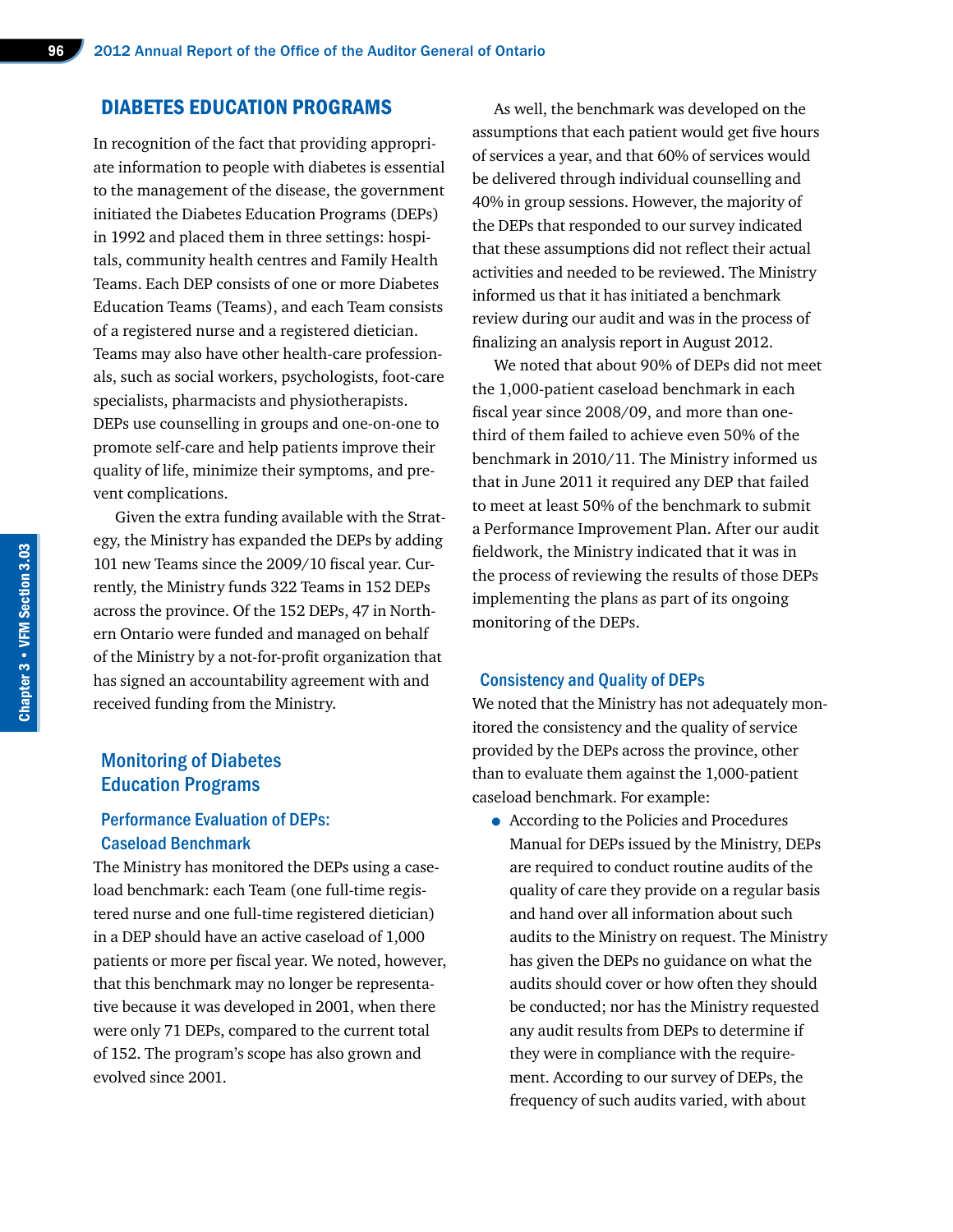one-quarter of the DEPs saying they "have not done" any audits or "do not know" they are required to conduct such audits.

- Physicians who responded to our survey indicated that high staff turnover and inadequate training for new staff at DEPs has affected quality of care. In addition, they were uncertain about the DEPs' ability to give patients appropriate advice. They also noted that DEPs often promoted new drugs that had no proven track record, and provided education of varying quality to patients.
- There is a certification program for the designation of Certified Diabetes Educator (CDE). However, since this program is voluntary, not every DEP has staff with the CDE designation. The Ministry informed us that it has encouraged the DEPs to recruit staff with this certification and/or help staff obtain this certification. However, it has not tracked or monitored the competence, skill levels and qualifications of DEP staff.

#### Oversight of Northern Diabetes Education Programs

The Ministry has an accountability agreement with and provides transfer payments to a not-for-profit corporation to fund and manage 47 adult DEPs in Northern Ontario, 35 pediatric diabetes programs, Northern Ontario aboriginal diabetes services, and Regional Coordination Centres in the northeast and northwest regions. The Ministry informed us that the organization is responsible for selecting diabetes service–providers to meet its funded objectives as outlined in its accountability agreement with the Ministry.

The organization is small, with about 10 staff located in three offices. The same senior management has been in place since its creation in 1992. Over the past decade, annual ministry funding to the organization has increased from \$7 million to \$20 million for expanding services across Northern Ontario. According to its accountability agreement

with the Ministry, the organization is responsible for administering the funds in a prudent and effective way.

The organization transfers most of its ministry funding to the community-based diabetes service providers, including the DEPs in the north, to deliver diabetes care. The organization has given about \$66 million to service providers between the 2006/07 and 2010/11 fiscal years, and transferred the majority of these funds, about \$44.5 million, to adult DEPs. The Ministry requires the organization to have an accountability agreement with each northern DEP, and to collect quarterly and annual reports summarizing caseloads, activities and financial information from each DEP. The Ministry informed us that the organization has accounted for funding granted to the DEPs through an annual settlement and reconciliation process. However, our review of the organization's audited financial statements indicated that, since 2007, its auditors have been unable to provide a normal "clean" audit opinion of its financial statements because the auditors did not examine the records of the service providers funded by the organization. The organization informed us that it assumed the funds it gave the service providers went to providing diabetes care.

Based on our review of the organization's expenditures, we also noted some questionable practices, some of which ran contrary to its own policies and/or to those in the Broader Public Sector (BPS) Expense Directive that became effective April 1, 2011. Examples included:

• Since the 2009/10 fiscal year, the organization has paid a consulting firm a total of \$105,000, including a \$5,000 monthly "retainer fee" and reimbursements for telephone, fax, meal and taxi expenses. In October 2010, it signed a formal agreement with the firm for such services as "providing strategic advice on election strategizing and membership mobilization," and "developing relationships with relevant political and bureaucratic decision-makers." The organization informed us that its board of directors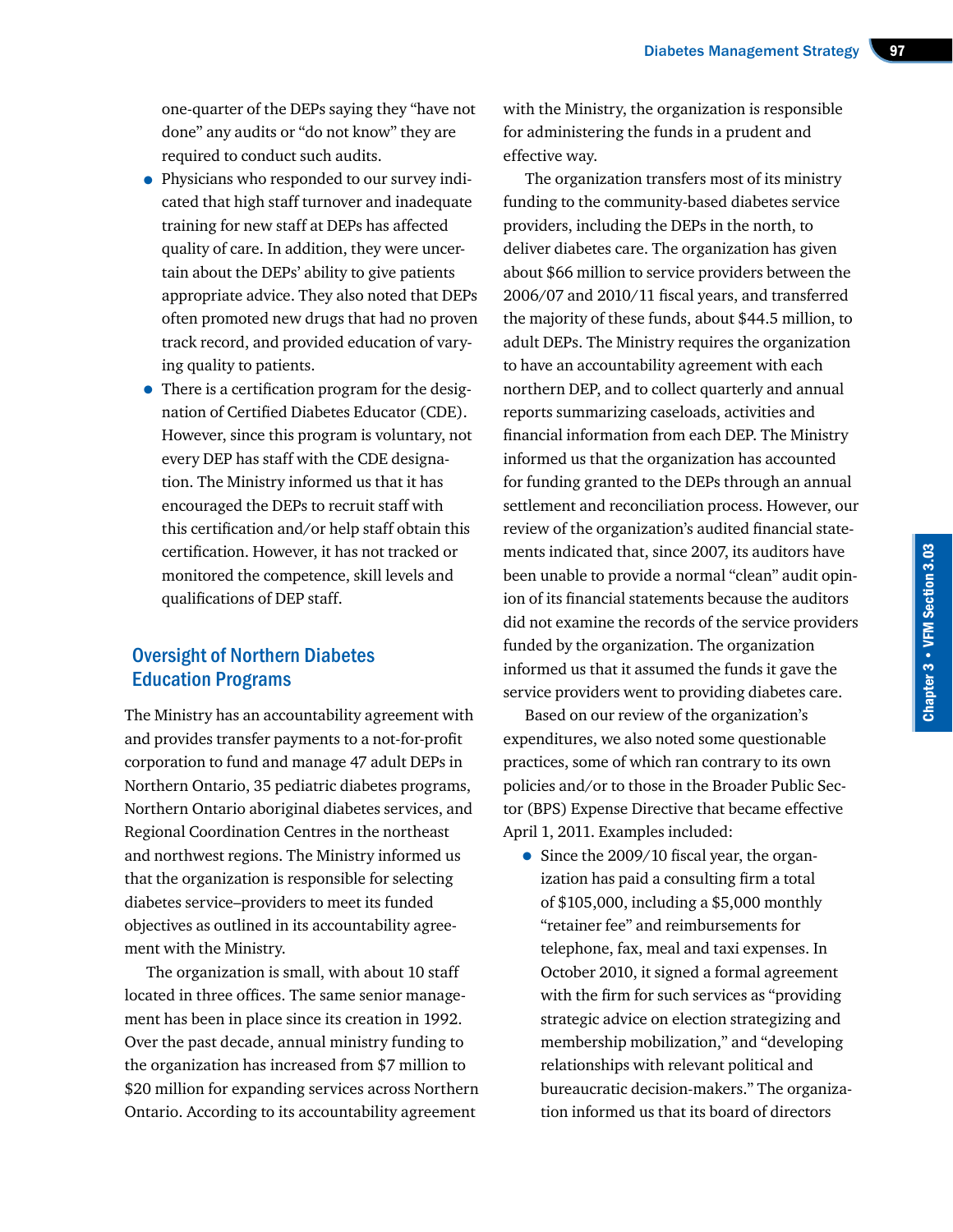approved the engagement of the consulting firm for high-level strategic advice to ensure that the government was aware of the organization. However, the Ministry informed us that it never approved a budget for consulting services of this nature and that the organization never sought ministry approval to reallocate funding to these services.

- The organization had inadequate recordkeeping practices relating to staff travel and meal expenses. Almost all of the meal expenses we reviewed were supported only by creditcard slips or handwritten notes rather than by the original itemized and detailed receipts, as required by the organization's own policies and the BPS Expense Directive. Often, these records did not specify the names of the people who attended or the purpose of the meals.
- The organization's policies did not align with the rules in the Ontario Public Service (OPS) regarding consumption of alcohol and reasonableness of meal expenses. Although the organization informed us that it did not encourage the claiming of alcohol on expense charges, we found instances where staff did so. As well, the organization's policies did not specify the maximum amounts per meal. We also noted instances where staff claimed meals costing up to \$80 per person.
- Travel expenses claimed by the organization's CEO amounted to about \$40,000 each year. When travelling to Toronto, the CEO received \$100 per day for accommodation in a private home. This was four times more than the per diem rate of \$25 specified in its policies. Although the BPS Expense Directive does not specifically address this per diem, it does say that "due to mandatory requirements, and the principles of transparency and accountability, it is clear that per diems would no longer be allowed" and "in the OPS, per diems are no longer used."
- The organization leased an office in Kenora in October 2010 but decided to close it in July

2011 due to difficulties in securing qualified staff. This resulted in a lease termination charge of about \$12,000. The Ministry informed us that although the organization had discussed with it the consolidation of its offices in Kenora and Thunder Bay, the Ministry was unaware that the Kenora office had been closed and that the organization had incurred a relatively significant termination charge.

• The organization paid about \$2,000 to send an executive assistant to Las Vegas for a management course designed for managers, supervisors and others with management responsibilities.

While we suggested that an enhanced oversight of this organization was required, the Ministry indicated that, as with any broader-public-sector organization it funds, its oversight role does not include monitoring expenses incurred by the organization's staff. The Ministry said it expected organizations to have proper policies and procedures in place, but indicated that ensuring adherence to the applicable policies and directives is the responsibility of the organization's board of directors.

Subsequent to our audit, the Ministry informed us that it had taken some actions, including the recovery of about \$40,000 in unapproved expenditures from the organization in June 2012. The Ministry also followed up in areas of the organization's non-compliance with requirements of the Broader Public Sector Accountability Agreement in August 2012.

#### RECOMMENDATION 3

To ensure that Diabetes Education Programs (DEPs) provide diabetes patients with consistent and quality care, and in compliance with applicable policies, the Ministry of Health and Long-Term Care should strengthen its oversight of DEPs and other recipients of diabetes funding by:

• developing appropriate service-delivery and cost-effectiveness measures and requiring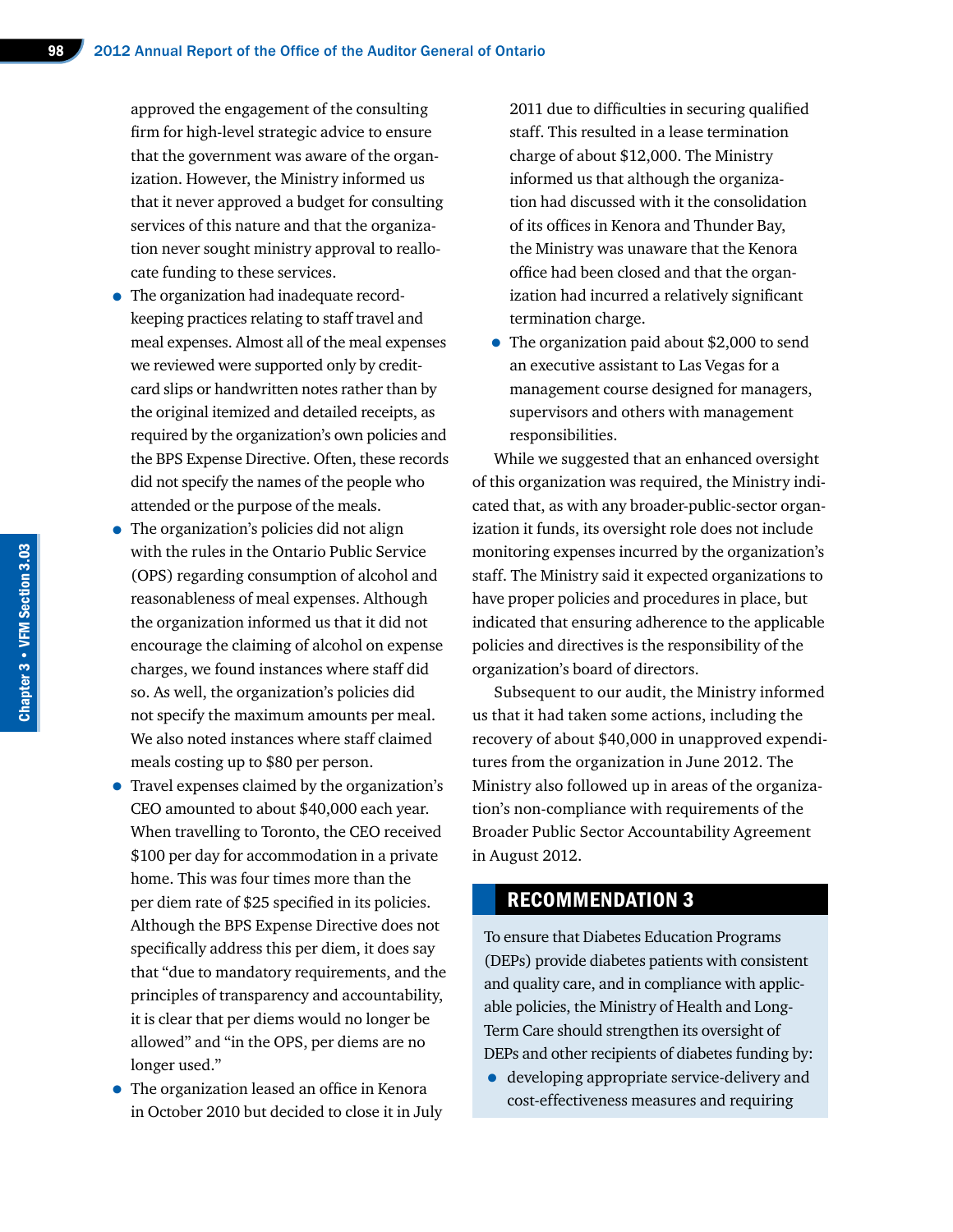DEPs to periodically report on these measures; and

• conducting periodic site visits to selected regional, community and broaderpublic-sector organizations that receive diabetes funding.

#### MINISTRY RESPONSE

The Ministry's current agreements with transferpayment recipients require that local diabetes programs comply with and provide minimum service components. The Ministry, together with the LHINs, will conduct a follow-up review of the agreement framework to identify further opportunities to strengthen accountability.

Apart from the measurement framework developed by the Ministry in partnership with Health Quality Ontario and the Regional Coordination Centres in 2011/12, the Ministry will develop additional DEP performance measures and reporting requirements that are aligned with the attributes defined in the measurement framework.

The Ministry will review how it can apply greater oversight of broader public sector organizations receiving funding for diabetes services, and will continue to take timely, appropriate action when non-compliance with agreements is identified. The Ministry is developing further monitoring activities such as refinements to its annual reconciliation process, developing a protocol for periodic site visits, and examining the potential of obtaining attestations from the organizations' boards to ensure their compliance with the requirements of the Transfer Payment Accountability Agreements.

#### CO-ORDINATION OF AND ACCESS TO DIABETES-CARE PROVIDERS

#### Co-ordination among DEPs

As part of the Strategy, the Ministry's Provincial Program Branch (PPB) has funded 101 new DEP teams in hospitals, community health centres and Family Health Teams (FHTs) since the 2009/10 fiscal year. The Ministry informed us that the locations of the new teams were based on proposals from the LHINs. At the same time, we noted that the Ministry also funded other diabetes programs. For example, FHTs have received funding from the Ministry's Primary Care Branch to set up chronicdisease management programs, which include diabetes programs, and hospitals have allocated portions of their global funding to set up diabetes programs. However, the Ministry informed us that the PPB maintained records only for PPB-funded DEPs and was unable to confirm which other FHTs and hospitals have also funded diabetes services.

The DEPs we visited, and those that responded to our survey, indicated that they have been unable to meet the Ministry's 1,000-patient caseload benchmark because their catchment areas overlapped with those of other diabetes programs. This situation has led to under-utilization of many DEPs and even competition among DEPs for diabetes patients as they attempt to meet the benchmark. In fact, all of the DEPs we visited were located close to other diabetes programs. For example:

- One DEP was located within a five-minute walk of two FHTs with diabetes programs and within a 10-minute drive of another DEP.
- A DEP was located in the same hospital as a registered dietician who also delivered education about diabetes management in a hospitalbased clinic.
- One significantly under-utilized DEP was located in a rural area that also had four other DEPs covering the same catchment area.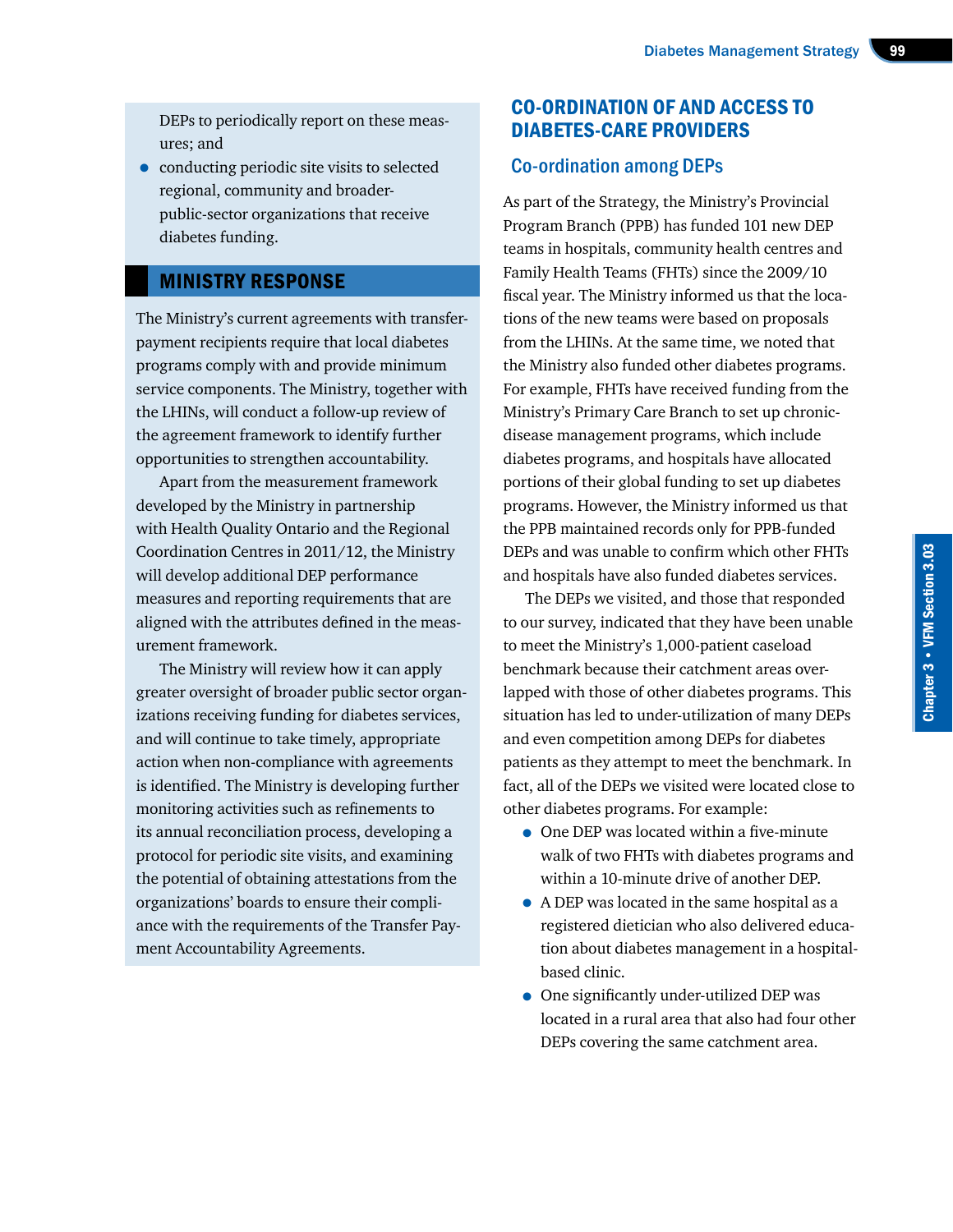#### Co-ordination between DEPs and **Physicians**

The Canadian Diabetes Association 2008 Clinical Practice Guidelines recommended diabetes selfmanagement education for all people with diabetes. In 2011, a team of researchers from two Ontario universities studied physicians' patterns of referring their patients to DEPs in a suburban region of southern Ontario. With the assistance of the Ontario College of Family Physicians, we extended this study by surveying all family physicians in the province. Both the 2011 study and our survey found that many physicians did not refer all of their diabetes patients to DEPs. The most common reasons given for not referring were "patients unwilling to go" and "physicians able to provide education in-house." The main reasons that patients were unwilling to go were "times unsuitable, with no evening or weekend services" and "language barriers." These reasons were in line with our survey of DEPs, which found that almost all of them were closed evenings and weekends, and about half did not offer language-specific services.

As well, our DEP and physician surveys suggested that lack of communication and coordination between the DEPs and physicians has been a barrier to provision of diabetes care. About 60% of the DEPs that responded to our survey noted that co-ordination and communication with other health-care providers, especially physicians, has been a major challenge. Even though lab test results on blood sugar and cholesterol could help the DEPs monitor their patients, 43% of the DEPs in our survey said they received lab test results only half the time or less from physicians and other health-care providers. Physicians, for their part, noted they often did not receive information from local DEPs regarding the progress of patients the DEPs were seeing.

#### Diabetes Management Incentive for Physicians

In April 2006, the Ministry introduced a Diabetes Management Incentive (DMI) to promote quality diabetes care. DMI is a \$75 annual payment to physicians for co-ordinating, providing and documenting all required elements of care for each diabetes patient consistent with the Canadian Diabetes Association 2008 Clinical Practice Guidelines. Ontario Health Insurance Plan (OHIP) data showed that the Ministry made about \$95 million in DMI payments to physicians since 2006. However, we noted that the impact of the DMI in encouraging physicians to provide continuous and co-ordinated diabetes management was unclear. Specifically:

- Forty-six per cent of physicians who responded to our survey indicated that the DMI had no impact on the way they managed their patients. Of these, about 14% did not even realize the DMI existed.
- The October 2011 report on the Ontario Diabetes Strategy Key Performance Measures showed that the DMI was claimed for less than 30% of diabetes patients in each fiscal year since 2008/09, with only a slight increase during the period, as illustrated in Figure 5. This suggested a lack of awareness or usage of the DMI.
- In April 2012, researchers from the University of Toronto released a study reporting little difference in overall performance before and after the introduction of the DMI. They found that those physicians already providing higher-quality care simply continued to do so while claiming the DMI, and they concluded that the DMI "led to minimal improvement in quality of diabetes care at the population and patient level."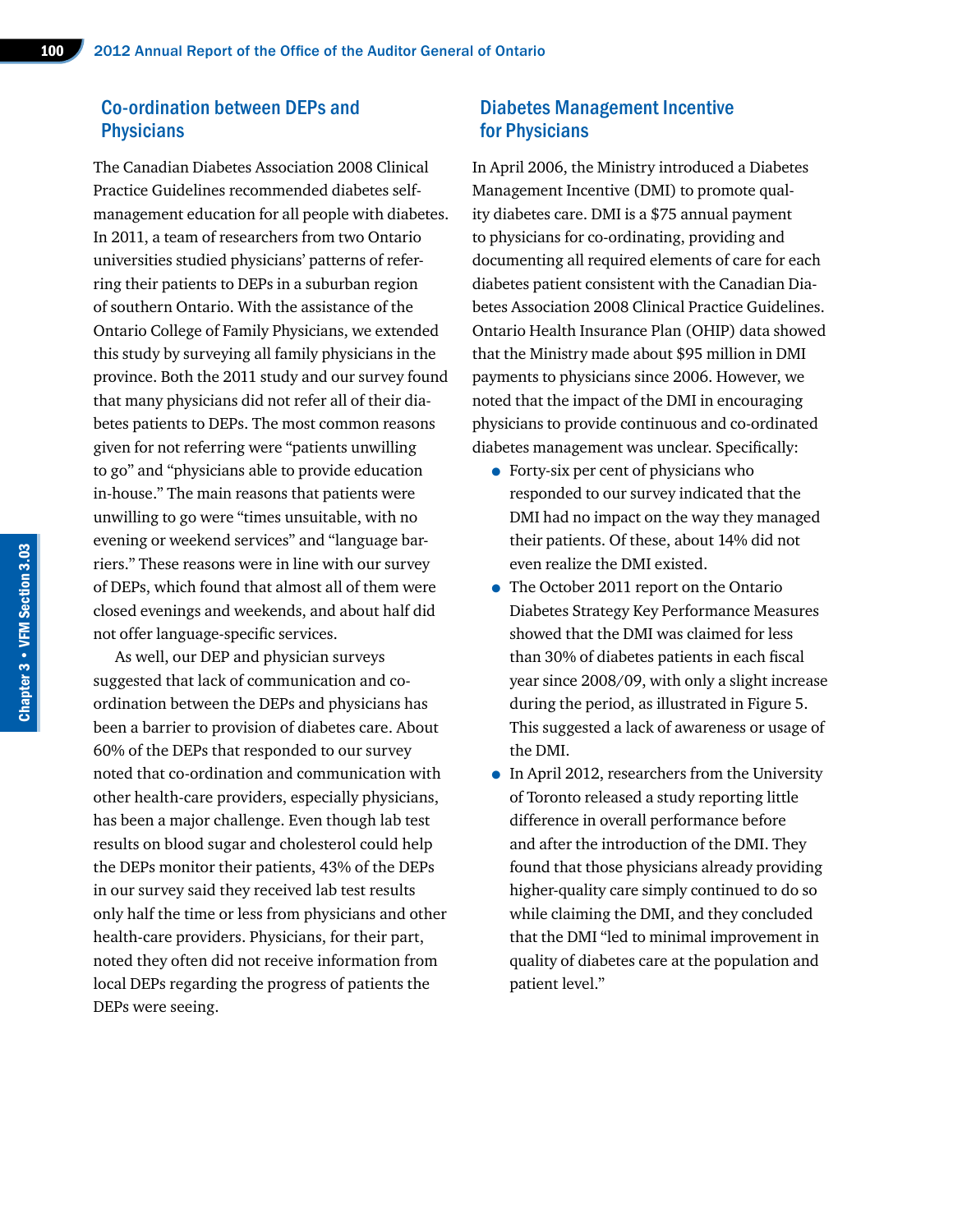#### Access to Specialized Diabetes-care **Providers**

A multidisciplinary team approach involving different health-care providers has been proven effective in delivering diabetes care. According to the Canadian Diabetes Association 2008 Clinical Practices Guidelines, "a team of health-care professionals—including physicians, nurses, diabetes educators, pharmacists and other health-care experts who work together with the individual living with diabetes—is the recommended approach to achieve optimal care." The Diabetes Expert Panel appointed by the Ministry in 2006 also noted that the "interdisciplinary team is critical to the successful diabetes management."

Our survey of the DEPs indicated that the levels of care and access to specialists varied from one DEP to another. Only 25% of the DEPs that responded to our survey said they were funded for specialists other than registered nurses and registered dieticians. Although it is unlikely that there is sufficient funding to staff every DEP with an array of specialists, certain specialists are critical to diabetes patient care. For instance, 60% of DEPs in our survey identified foot-care specialists as the mostneeded professionals, but 40% said their patients had no ready access to these specialists. About half of the physicians who responded to our survey also identified "lack of timely access to foot-care specialist" as one of the most common problems in caring for patients with diabetes, for whom foot infections are a major reason for hospitalization. According to a report published in April 2012 by the Institute for Clinical Evaluative Sciences, a leading independent Canadian research organization, about 74 per 10,000 Ontarians with diabetes have had lower extremity amputations that were mainly triggered by foot infections resulting from poor circulation and nerve damage caused by diabetes.

#### Diabetes Regional Co-ordination Centres

After Cabinet approved the Regional Coordination Centre (RCC) program in October 2009, the Ministry established a diabetes RCC in each of Ontario's 14 Local Health Integrated Networks (LHINs) to promote access to co-ordinated diabetes services regardless of where in Ontario people live. The Ministry and each LHIN selected a host agency (a hospital, community health centre or Community Care Access Centre) to manage the RCC. The RCCs do not deliver diabetes services directly, but work with their respective LHINs and health-care providers to co-ordinate diabetes care in a region.

The RCCs have been in place only since the 2009/10 fiscal year, so it is not yet possible to assess their long-term impact. We did note that the RCCs have made some progress in improving regional co-ordination of diabetes services. However, the four RCCs we visited raised the following concerns, which they said must be addressed to enhance their effectiveness. Among them:

- There is a need for clarity and standardization across regions regarding the interpretation of RCC deliverables, such as depth of support to service providers. However, the Ministry informed us that variation across the RCCs is needed to reflect local and regional needs.
- Communication of RCC roles at the provincial level has been limited or ineffective. Although the RCCs have also made an effort to promote themselves, they acknowledged that many stakeholders, especially physicians, were still not aware of their role and mandate. The Ministry indicated that it provided formal communication about the RCCs in quarterly newsletters, at conferences and events, and through a refreshed diabetes website.
- The RCCs have been leading regional diabetes planning and co-ordination by working closely with the DEPs, but the RCCs and the DEPs report to different branches of the Ministry, hindering efforts to evaluate their relative effectiveness.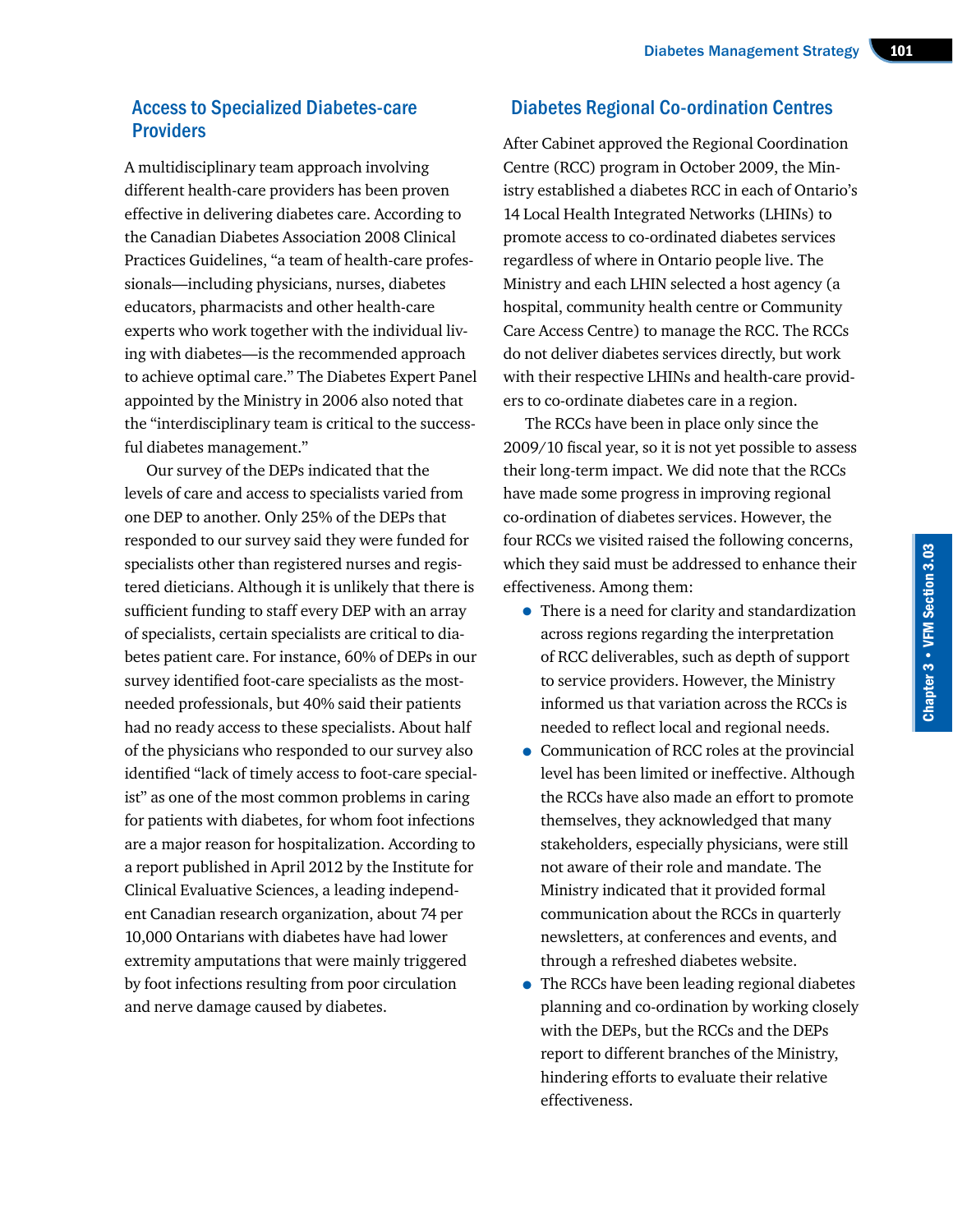- Despite monthly teleconferences and quarterly face-to-face meetings, there has not been enough dialogue between the Ministry and the RCCs. For example, we noted cases where one branch of the Ministry did not consult and inform the RCCs when making changes at the DEPs. As well, although one branch of the Ministry asked the RCCs to do patient consultations, the RCCs found that another branch had also initiated a similar survey. The RCCs also informed us that there is a need to increase the Ministry's participation in RCC stakeholder meetings to address the issues and barriers faced by the DEPs.
- The RCCs have been developing their own tools and processes, such as patient surveys, performance indicators and guidelines for leading practices, concurrently, resulting in duplication of effort and inconsistencies in reporting and measurement of effectiveness. The Ministry informed us that since variations exist across the RCCS, there is a need for flexibility to address local and regional circumstances.

The Ministry acknowledged these issues and indicated that they are being addressed. In April 2012, for example, the Ministry in partnership with the RCCs and Health Quality Ontario finalized a Measurement Framework that included measures to track and monitor regional performance. The Ministry advised us that it is working with the RCCs to identify common indicators for these measures in the 2012/13 fiscal year, and it has formally clarified expectations and respective roles of the RCCs and their host agencies.

#### RECOMMENDATION 4

To improve co-ordination among diabetes-care providers and access to specialized diabetes care, the Ministry of Health and Long-Term Care should:

• take into account the demand for and availability of diabetes services offered in community health centres, hospitals and Family Health Teams when allocating diabetes funding and other resources to avoid duplication or under-utilization of services;

- evaluate the need for the Diabetes Management Incentive, given the evidence indicating its lack of impact on encouraging physicians to provide continuous and coordinated diabetes management; and
- monitor whether people have timely and equitable access to diabetes-care specialists in high demand, such as foot-care specialists, especially where there is evidence that a lack of timely treatment is likely to result in hospitalization.

#### MINISTRY RESPONSE

The Ministry will undertake a review of its current operating framework to identify opportunities to further reduce potential duplication and/or under-utilization. The current RCC program leverages information on the demand for, and availability of, diabetes services within local regions to drive effective and efficient coordination, integration and delivery of services.

The Ministry continues to benefit from expert panels in strengthening primary care, which will be extended to include advice from the expert group on all physician incentives and their effectiveness, including the Diabetes Management Incentive.

The Ministry will, as appropriate, include equitable access to diabetes care specialists as part of its regular review and refinement of the Ontario Diabetes Strategy.

#### BARIATRIC SURGERY

About 90% of people with Type 2 diabetes are overweight or obese, according to the World Health Organization and the Canadian Diabetes Association. The International Diabetes Federation also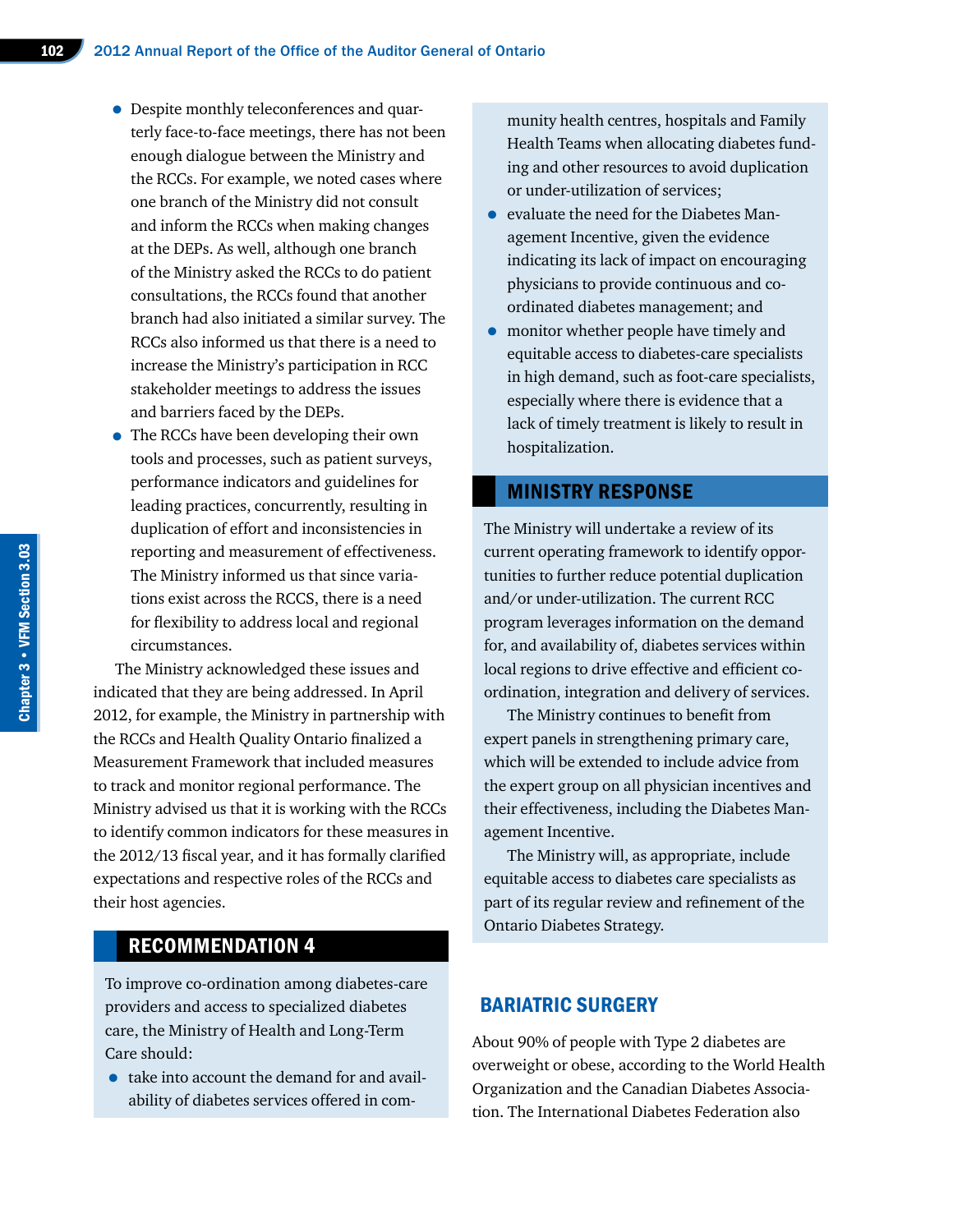noted that the risk of developing Type 2 diabetes is 93 times higher for obese women and 42 times higher for obese men than for those at a healthy weight.

Although bariatric surgery by itself does not "cure" obesity, it does result in substantial, sustained and long-term weight loss by removing part of the stomach and/or the small intestine. As one would expect, post-surgical follow-ups and ongoing diabetes management are critical to maintain weight loss. Studies have consistently demonstrated that bariatric surgery is cost-effective for severely obese diabetes patients and stabilizes Type 2 diabetes in 60% to 80% of patients within a year or less.

#### Access to and Cost of Bariatric Surgery

Prior to the Strategy, most Ontarians requiring bariatric surgery received it in the United States, with OHIP covering the costs. As part of the Strategy, the Ministry announced it would spend \$75 million to increase Ontario's capacity to do bariatric surgeries. The Strategy called for the establishment of the Ontario Bariatric Network, consisting of six Regional Assessment and Treatment Centres and four Bariatric Centres of Excellence in hospitals across Ontario. Additional funding brought the total to about \$108 million by the 2011/12 fiscal year. The number of in-province bariatric surgeries has increased from 245 in the 2007/08 fiscal year to 2,500 in 2011/12.

Since February 2010, the Ministry has required Ontarians seeking bariatric surgery to be assessed at a Regional Assessment and Treatment Centre. Patients would be approved for out-of-country bariatric surgery only if their referring physicians applied for them and they met the regulatory requirements for out-of-country health services. The Ministry's goal was to have more bariatric surgeries performed in Ontario to save money and to ensure that adequate assessments and follow-ups are being done.

Since the expansion of the capacity to perform them in-province, about 5,200 bariatric surgeries were performed in Ontario between 2009/10 and 2011/12. Annually, the number of bariatric surgeries done in Ontario increased by 180%, from about 890 in the 2009/10 fiscal year to about 2,500 in 2011/12. However, the total number of people getting the surgery actually dropped 14%, from about 2,900 in the 2009/10 fiscal year to about 2,500 in 2011/12, as illustrated in Figure 6. This is because significantly fewer out-of-country bariatric surgeries are being approved.

In February 2011, the Ministry announced that the expansion of bariatric services in Ontario would save the province about \$45 million in outof-country OHIP costs in the 2010/11 fiscal year. We noted that a more accurate estimate of savings would be about \$35 million after including the cost of additional bariatric surgeries performed in Ontario. However, this figure does not reflect any potential costs of patients who could develop other health complications as a result of waiting longer for bariatric surgeries in Ontario, as indicated in the following sections.

#### Figure 6: Number and Cost of Bariatric Surgeries, 2005/06–2011/12

Source of data: Ministry of Health and Long-Term Care

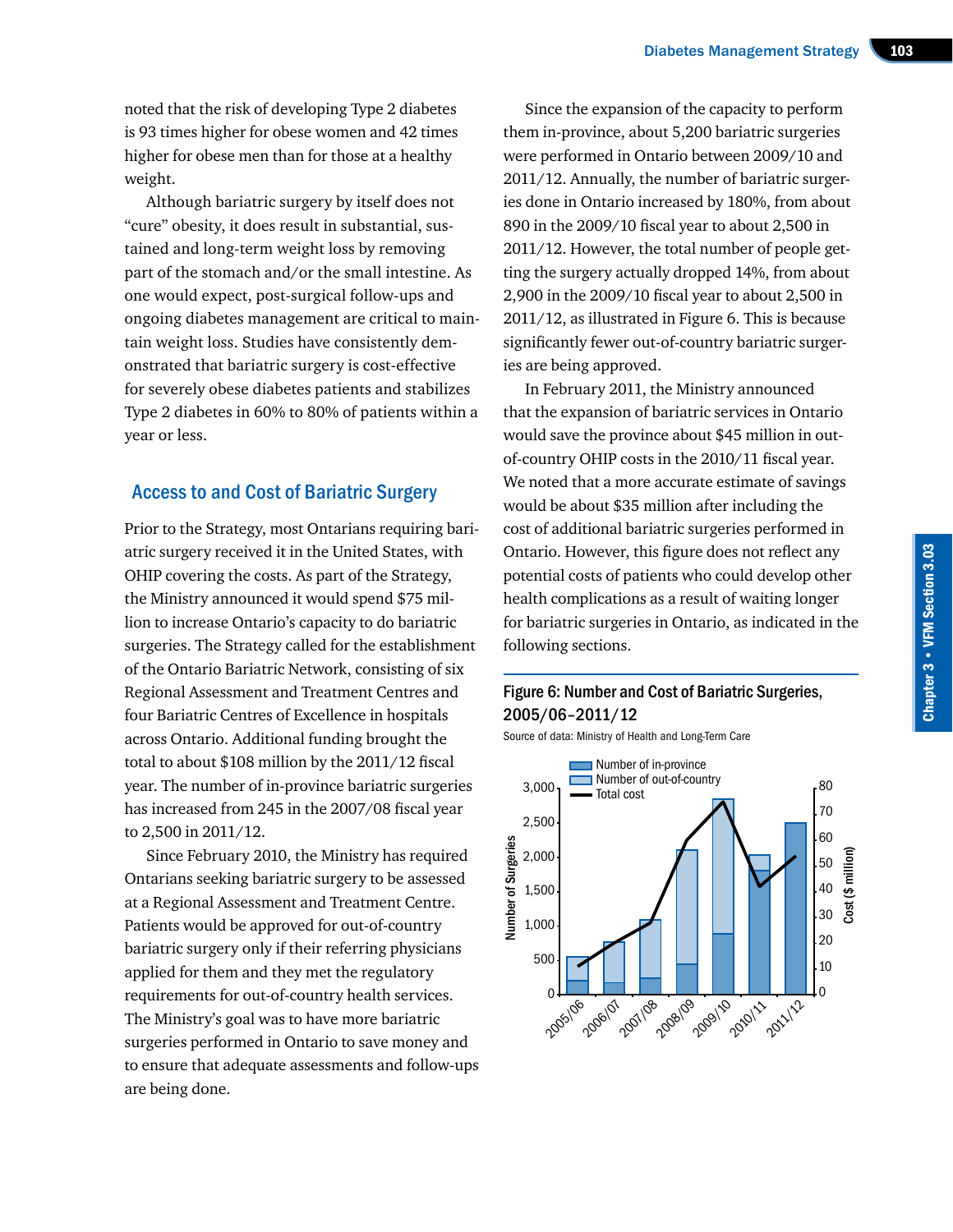#### Capacity and Demand for Bariatric Surgery

In May 2009, the Ministry estimated that 342,000 Ontarians would be eligible for bariatric surgery and assumed that 2% (about 6,800) of those would proceed to the surgery by 2013. The Ministry also projected about 3,000 new referrals per year, based on data from 2005, then the most recently available. Ministry data showed that in the 2011/12 fiscal year, about 2,500 bariatric surgeries were performed in Ontario, as illustrated in Figure 6. This exceeded the Ministry's current target of 2,400 but is not yet meeting the projected demand.

Our research also indicated that the actual demand for bariatric surgery has significantly exceeded the forecasts. In the 2011/12 fiscal year alone, there were about 8,000 new referrals, or 2.6 times more than the ministry forecast. We also noted that wait lists for bariatric surgery in Ontario suggest demand has far outpaced capacity. According to hospital data for the fiscal years between 2009/10 and 2011/12, there were about 22,000 referrals. The Ministry informed us that about 70% of these referrals, or about 15,400 cases, would proceed to surgery, but we noted that only about 5,200 bariatric surgeries were actually performed. The remaining referrals were either awaiting or undergoing pre-surgical assessment and preparation procedures. This gap will likely widen if demand continues to grow more quickly than capacity. We noted that the average overall wait time was 12 months if the surgery was done in Ontario, compared to six months if the surgery was approved to be done outside Ontario, mainly in the United States.

The Ministry informed us that it has been difficult to make accurate demand forecasts due to the elective nature of bariatric surgery. To address this challenge, the Ministry informed us that it has created a clinical registry to monitor quality and wait times. It also said that it will continue to allocate more resources to bariatric surgery. In the 2012/13 fiscal year, for example, there will be a one-time funding allocation of about \$48 million, and Ontario hospitals will be expected to perform 2,580 bariatric surgeries and to treat 1,650 potential bariatric surgery patients in medical or behavioural programs as an alternative to surgery.

#### Referral Process and Wait Times of Bariatric Surgery

Alberta, British Columbia, Quebec and Saskatchewan also fund bariatric surgery in their provinces. Cross-jurisdictional comparison of the processes and wait times is not possible because policies and practices vary from one province to another. For instance, Ontarians seeking bariatric surgery follow a standard, centralized referral process to better ensure consistent assessment and prioritization of patients, as illustrated in Figure 7. The referral process in other provinces has not been centralized and each surgeon manages his or her own wait list.

The Ministry collected wait-time data for bariatric surgery from the hospitals. However, we noted that two hospitals each reported identical wait times for every month from December 2010 to November 2011, but neither was able to provide us with any documentation to support the wait times they reported to the Ministry. The Ministry indicated that it was likely due to the transition from a paper-based referral process to a centralized electronic system. Nevertheless, this made us question whether the wait-time data being collected by the Ministry was reliable, and accordingly, we measured wait time by reviewing patient files at the hospitals.

As illustrated in Figure 7, the Ministry measured only the wait time from surgeon's approval to actual surgery, and did not include the period prior to surgeon's approval. According to the Ministry, this is the standard for tracking wait times for surgeries in Ontario. Using the Ministry's wait-time measure, the average surgical wait time was only two months. However, our review found that patients waited an average of 12 months for surgery if the wait time was measured from the time of their physician's original referral to the actual surgery, as illustrated in Figure 7.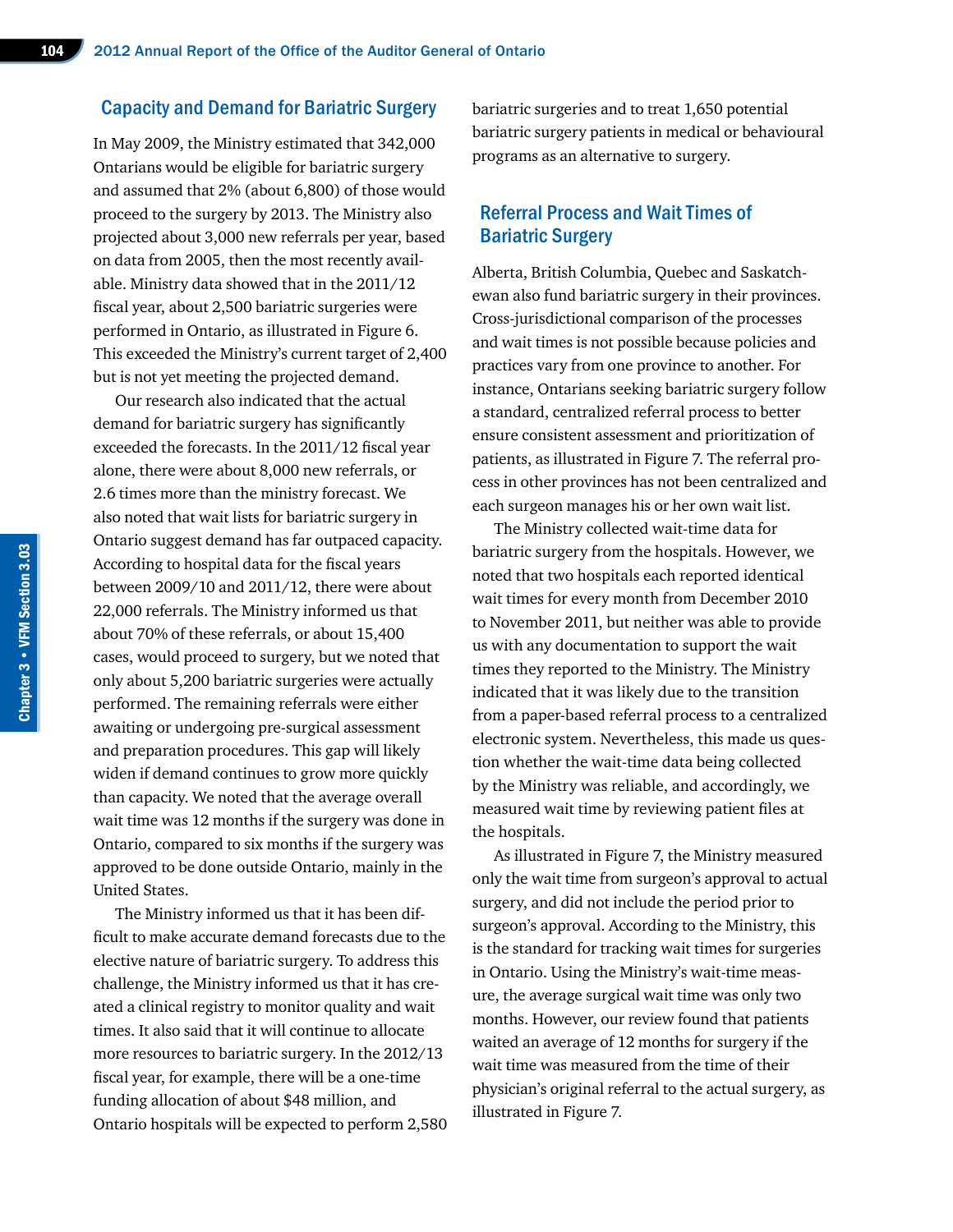

Prepared by the Office of the Auditor General of Ontario



Our review of patient files and hospital data showed that the significant backlog for bariatric surgery was due not to a shortage of surgeons and/ or operating rooms but rather to the long time that patients waited between the original physician's referral to when the surgeon approved the surgery. Specifically:

- Patients waited between two and seven months for a hospital orientation class, which bariatric surgery requires, possibly because classes were small and/or infrequent, or because of confusion among physicians about the referral process; physicians sometimes mistakenly sent referral forms to hospitals rather than to the central referral system. Hospital data showed that about 2,600 patients (representing about 12% of total referrals from the 2009/10 to 2011/12 fiscal years) were waiting for orientation classes as of March 31, 2012.
- Patients waited between five and eight months for specialist assessments. The waits depended on availability of hospital resources and level of patient needs, with some patients requiring more assessments before surgery. Hospital data showed that about 10,500 patients (representing about 48% of total

referrals from the 2009/10 to 2011/12 fiscal years) were waiting for or undergoing assessments as of March 31, 2012.

While the Ministry's approach to reporting wait times for bariatric surgery is the same as that used for all surgeries in Ontario, we believe additional information regarding times that patients have to wait for orientation and assessment would provide the public with a better understanding of the referral process and what to expect. However, we also noted a McGill University Health Centre study published by the Canadian Medical Association in June 2009 which said that although most health authorities defined wait time as the period between a surgeon's approval and either hospital admission or actual surgery, "this same definition is inappropriate for bariatric surgery because the enormous numbers of patients requesting this surgery would lead to a clinically unacceptable period from declaring a patient fit for surgery to the actual surgery. The realistic wait time for bariatric surgery must be defined as the overall wait time."

#### Quality of Bariatric Services

We found that the Ministry did not have adequate procedures in place to assess whether the referral